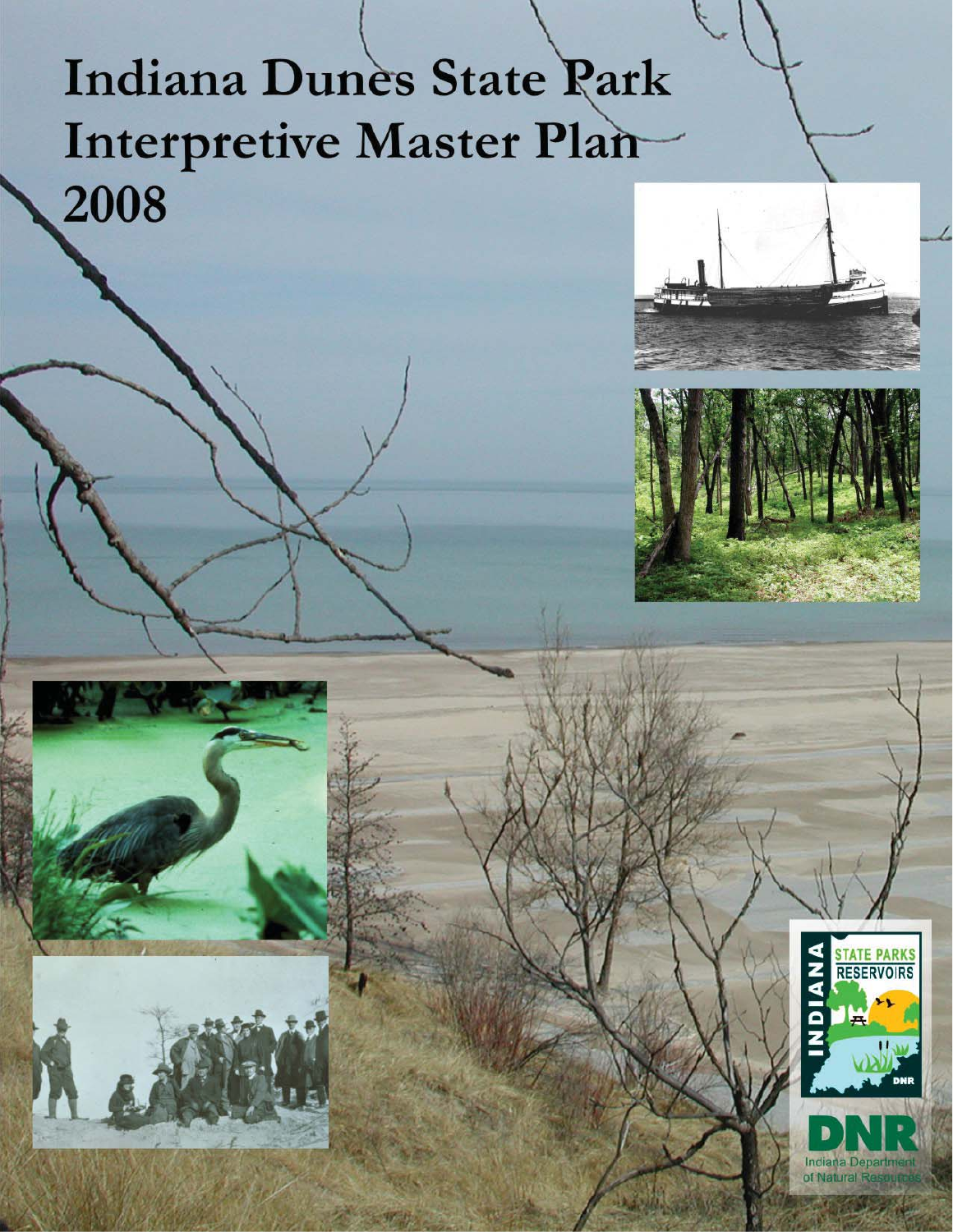# Contents

| $\cdots$<br>.17<br>Pavilion |
|-----------------------------|
|                             |
| Programs                    |
| Staff                       |
| Other Locations             |
| Summary                     |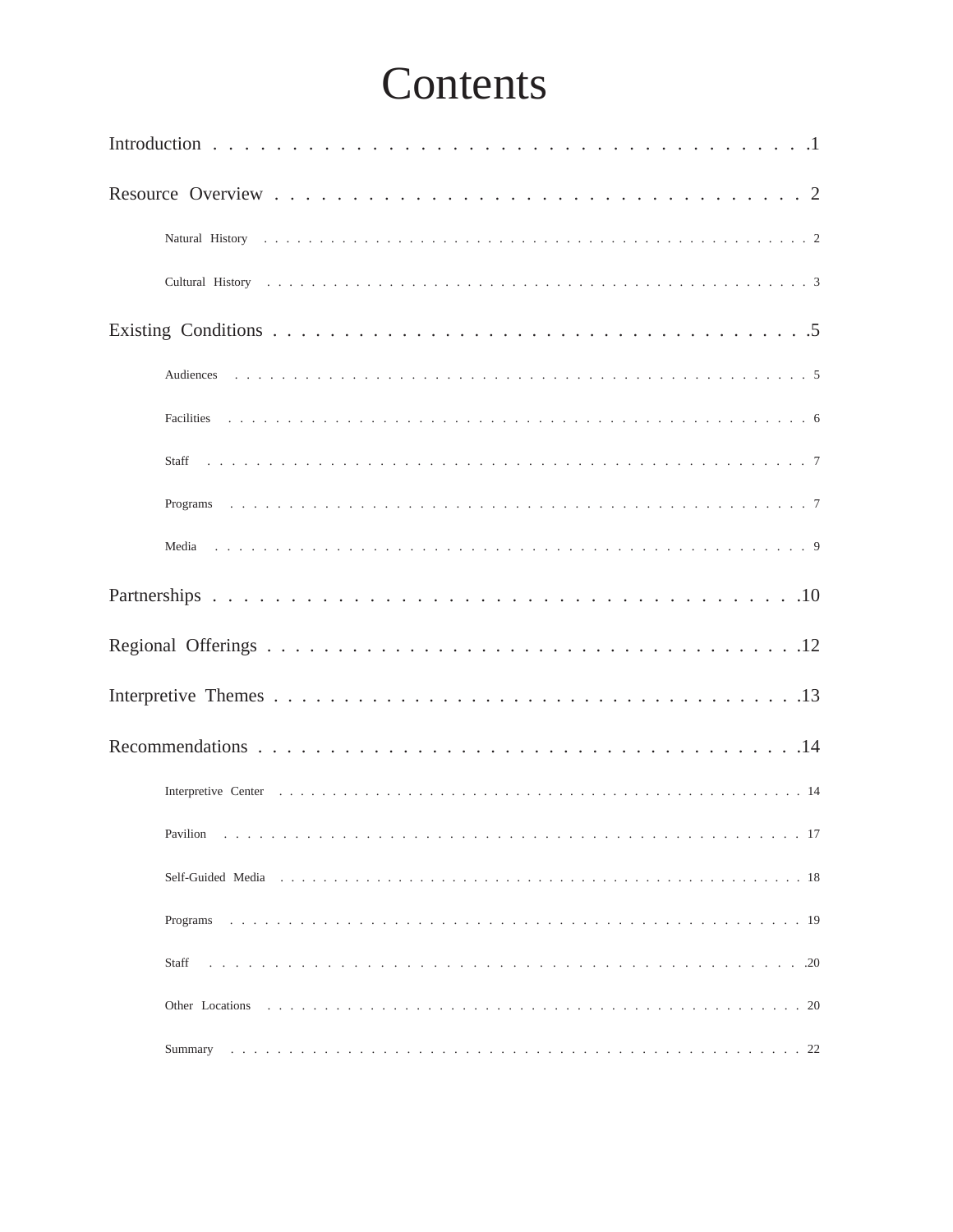# Introduction

In response to a need to stay current with interpretive and visitor trends and to maximize limited staff and financial resources, the Indiana Department of Natural Resources, Division of State Parks and Reservoirs has developed this Interpretive Master Plan for Indiana Dunes State Park. The plan accomplishes this task by:

- a. focusing interpretive efforts on a site-specific theme
- b. identifying needs for guided and self-guided interpretation, and
- c. recommending actions to fill those needs.

The process of developing interpretive recommendations considers three components:

- a. Resource. What are the natural and cultural resources of the site.?
- b. Visitor. Who are the current users? What are the untapped audiences?
- c. Agency. What is the mission of the agency? What are the management goals within the agency?

Other regional interpretive experiences and partnerships are incorporated to stretch staff and finances, foster cooperation and prevent competition.

Several factors make the plan important for Indiana Dunes State Park:

- In 2016, Indiana State Parks will be celebrating its 100th birthday.
- The Indiana Dunes Nature Center opened int 1990. Most of the exhibits have been unchanged and are showing their age.
- Indiana Dunes is unique from other parks. Recommendations need to reflect:
	- 1. Most of the park's visitors are day use only.
	- 2. Indiana Dunes is an urban park.
	- 3. The park contains some exceedingly rare and fragile natural features
	- 4. Indiana Dunes is in close proximity to the Indiana Dunes National Lakeshore. This offers opportuni ties and constraints.

The intent of the plan is to serve as a long-term guide for interpretation at Indiana Dunes State Park. The phased and prioritized recommendations are designed to further Indiana Dunes in the near future and into the Division's next 100 years.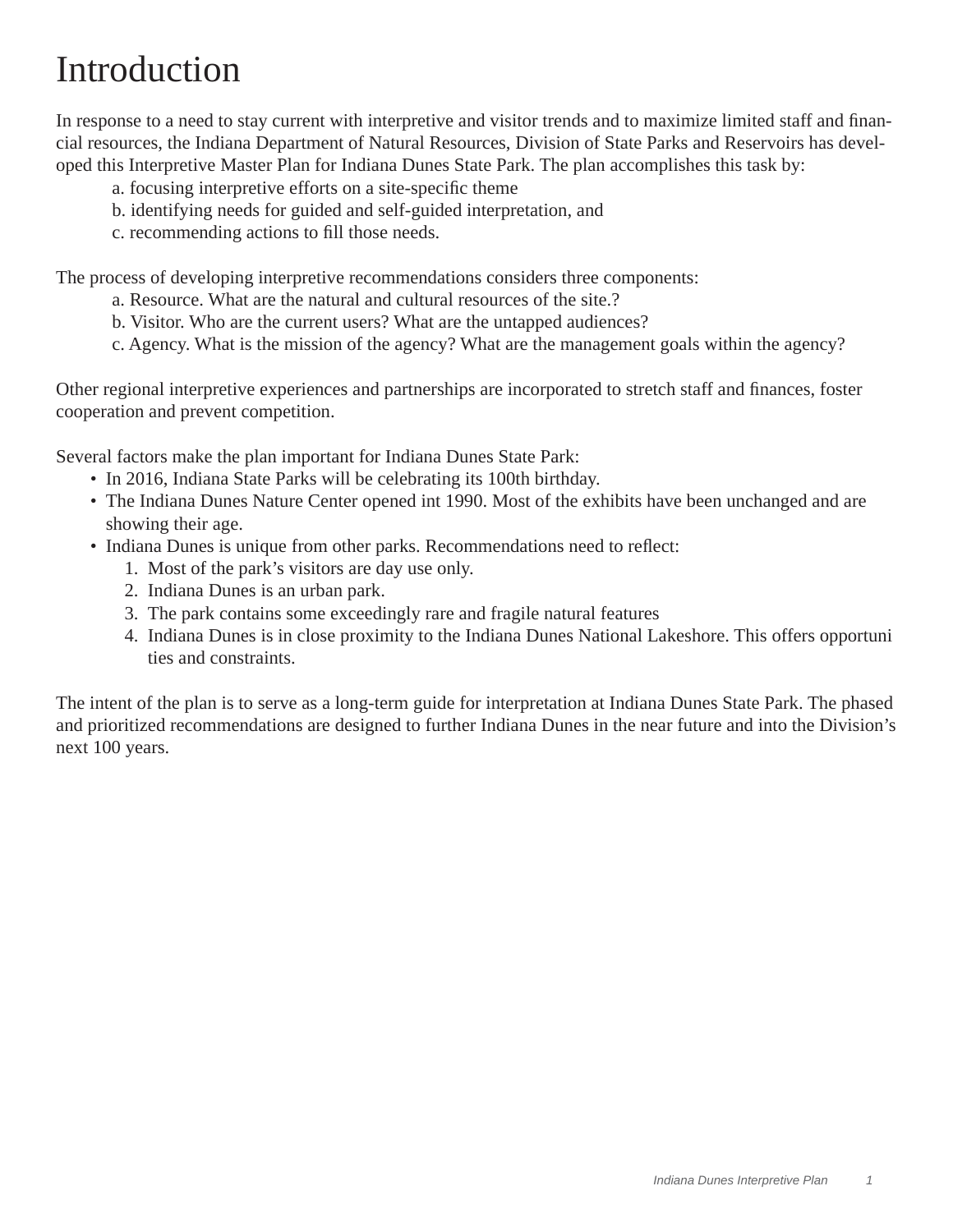# Resource Overview

The following resource overview is general and related to the interpretive themes. For a more detailed resource overview, see the Indiana Dunes Natural Resources Management Plan. It is located at the Nature Center.

# I. Natural History

### **A. Dunes**

#### *1. Formation*

The dunes found on the southern shore of Lake Michigan are a part of the most recent beach, known as the Toleston Beach. The dunes are still forming and changing.

The level of Lake Michigan rose and fell several times following the retreat of the glaciers. About 6500 years ago, a pause in the changing lake level permitted the development of a barrier beach farther out in the lake from the beach's current position. Storm waves gradually moved the barrier beach toward land, forming a lagoon of trapped lake water and sediments. This lagoon is now the Great Marsh. Later, sand exposed by a lowered lake level was blown inland, forming the dunes.



#### *Indiana Dunes*

#### Terms:

Foredunes are the first dunes, closest to the water and running parallel to the beach.

Blowouts occur where the vegetative cover is absent. Strong winds blow through the gap in cover, moving sand into the area. Blowouts grow and move inland as prevailing winds continue to introduce new sand.

#### *2. Succession*

The study of the dunes by Henry Cowles led to the concept of succession and ecology. Taking a walk from the beach inland is comparable to taking a walk from the earliest to more recent time. The sandy beach is devoid of vegetation and constantly moving, the earliest stage. Walking inland, the sand is stabilized, nutrients are available and pioneer vegetation such as maram grass can take hold. Roots and dead organic material begin to form soil. Further back from the beach, cottonwood, black oak and pines grow on the shallow soil. These are followed next by white oaks, sassafras and other trees and ground vegetation. The culminating system is a dense beech/maple forest which can grow only in deep rich soil.

Each stage of plant succession is accompanied by animals adapted to those particular conditions. Insects, birds, herptiles and mammals have specific food and shelter requirements provided in the different stages.

# **B. Biodiversity**

Indiana Dunes is located at the edge of several ecosystems. Prairies to the west, deciduous forest to the east, northern forest and wetlands are all represented at Indiana Dunes. As the result, species diversity is extremely high. Additionally, being at the edge of range for these ecosystems, Indiana Dunes has the highest number of listed species of any Indiana State Park. Seventy species of plants and animals are federally or state endangerd. These include the federally endangered Karner blue butterfly and the federally threatened dune thistle and well as state listed species. For a complete listing, consult the Indiana Dunes Natural Resources Management Plan.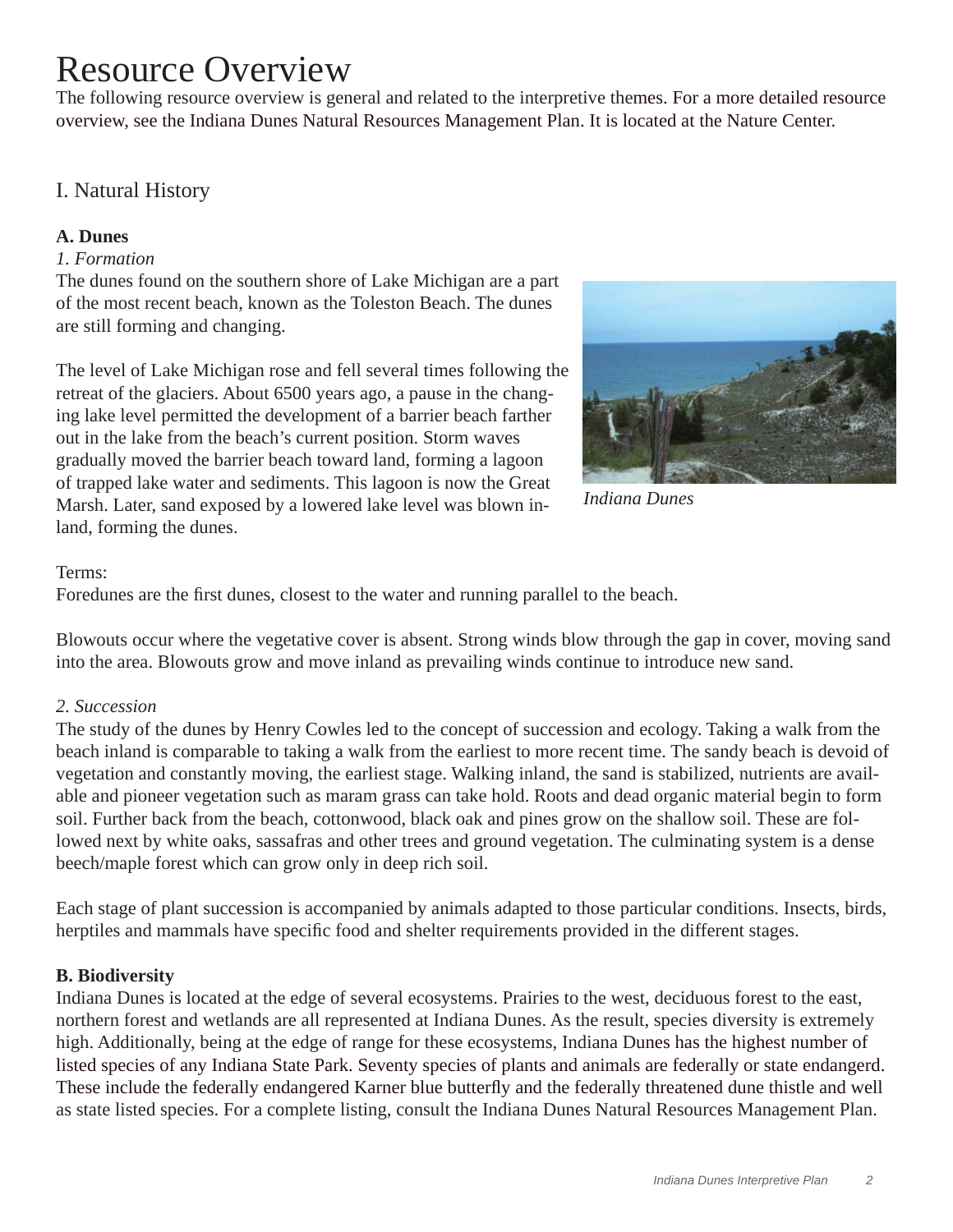

*Lake Michigan*

# **C. Lake Michigan**

Lake Michigan is the second largest Great Lake and the only Great Lake entirely within the United States. Its drainage basin includes portions of Illinois, Indiana, Michigan and Wisconsin. Lake Michigan drains into Lake Huron at the Straits of Mackinac. Metropolitan Milwaukee and Chicago are located on the Lake Michigan shore. Many towns along Lake Michigan originated with the French fur trade. The lake still plays a significant role in trade and commerce.

Lake Michigan influences air temperature, precipitation and storms for some twenty miles inland from the shore. Summer heat stored in the water keeps temperatures moderate in the autumn. Cold winter water temperatures delay spring. Lake-effect precipitation and cloudiness result from differing air and water temperatures.

The long north-south orientation of Lake Michigan allows wind from the north to sweep its entire length. With fewer safe harbors and a large amount of commerce compared with the other Great Lakes, Lake Michigan has the highest number of storm-related shipwrecks.

# **D. Management of Resources**

Indiana Dunes has a long history of biological research, protection and preservation. Two-thirds of the property is designated as Nature Preserve. The large population base surrounding the park provides a core of volunteers and organizations dedicated to proper resource management.

The large population also creates heavy use in specific areas of the park. With very fragile ecosystems, such as the dunes, careful planning and implementation is important. Other management issues such as invasive species, compromised hydrology and surrounding development pressures require vigilance and partnerships.

# II. Cultural History

# **A. Fort Le Petit**

A historical marker notes Fort Le Petit. The marker is near the Pavilion where Dunes Creek goes under the park road. Little is known about Fort Le Petit. There is debate as to whether this was a fort or merely a trading post. Its exact location is unknown. The marker makes mention of the fort and a 1780 battle near the site.

From The Original People of Northwest Indiana by Christopher Light:

"The frontier wars of 1774 and American Revolution (1776-1783) saw little activity in Northern Indiana. It was not until December 5, 1780 that the war reached northern Indiana. An American raid was planned against the St. Joseph Post and the Potawatomi village there. The troops had come from Cahokia (Illinois) on the Mississippi. Arriving in the village while the warriors were on a winter hunt, the Americans burned everything. Their return route took them along the lakeshore. Meanwhile, the British Lieutenant assigned to the post discovered the disaster and quickly organized a Potawatomi raiding party. Following the American raiders, they over took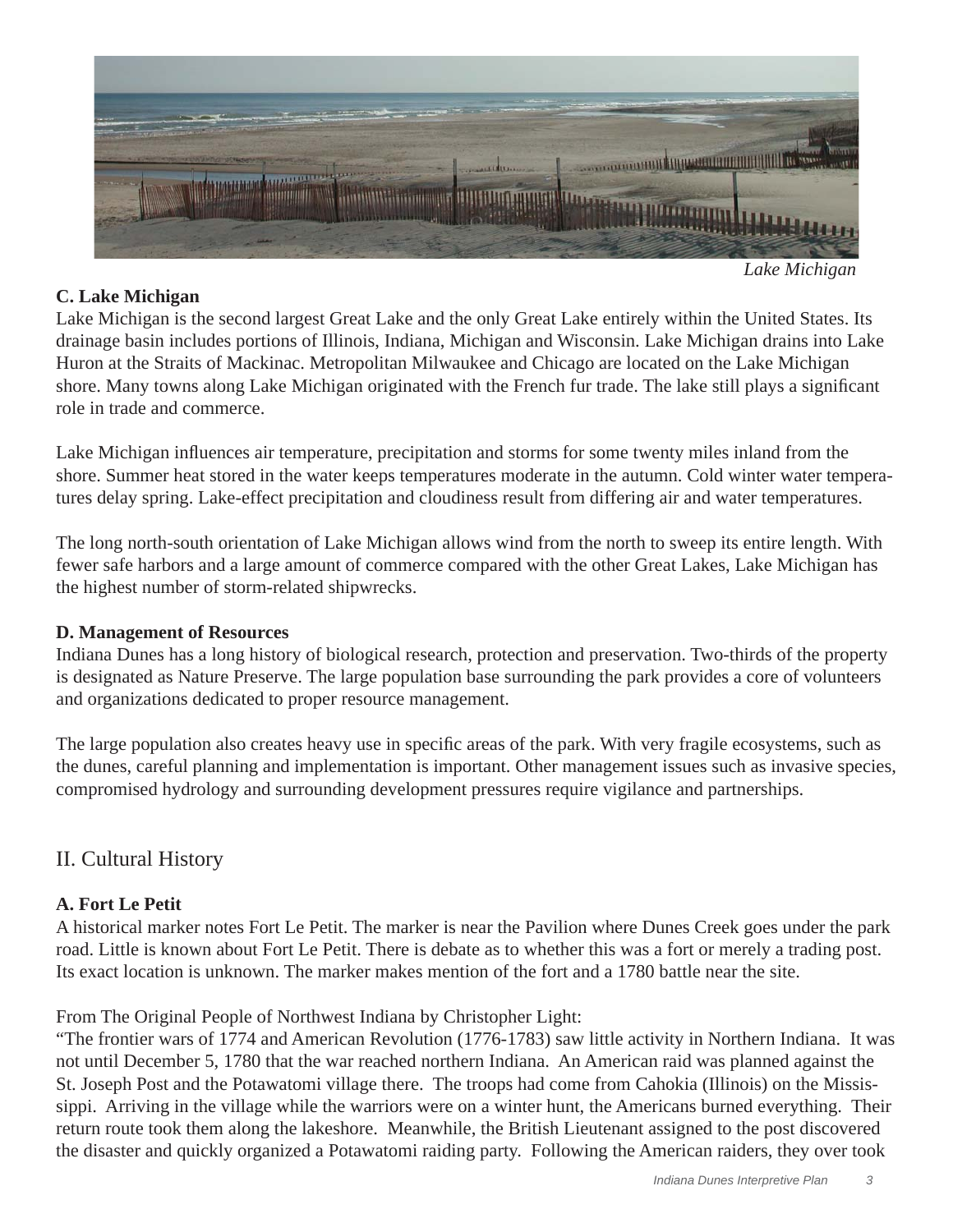them near Fort Creek the abandoned site of the Old French Petit Fort (1750-79). Here in Indiana Dunes State Park, they killed three of the sixteen soldiers and captured the rest."

# **B. Maritime History**

*1. Commerce.* Lake Michigan is rich in history beginning with early Native American trade routes, the French fur trade up through the present. A Native American camp was located near Mt. Tom at the campgrounds.



*2. Shipwrecks.* Several shipwrecks are documented in Lake Michigan. The wreck of the J.D. Marshall occurred June 11, 1911 just offshore from the Pavilion. The ship's propeller and several other artifacts reside at the park. Artifacts include a pulley, wrench, beams and a length of chain.

# **C. Civil War**

During the Civil War, watch towers were situated at the top of the Mt. Tom. The apparent threat was a Canadian

pro-slavery group.

# **D. Henry Cowles: Birthplace of Ecology**

*Propeller from the J.D. Marshall*

In the late 1800s, Henry Chandler Cowles of Chicago University conducted his research on plants using Indiana Dunes as his laboratory. His findings illustrated that as one moves inland from Lake Michigan, plants change from earliest pioneer species clinging to the sand, to upland forests. The pioneer plants themselves alter the

dune environment, allowing the next generation of plants to take over. His findings developed into the understanding of plant succession and later ecology.

# **E. Prairie Club and Preservation**

The Prairie Club of Chicago originated as a conservation and hiking club in the early 1900s. Their hikes in the Dunes became so popular that a special train was designated to transport members to the Dunes. A club house was located at the dunes and specific dunes were named for club presidents. Their love of the Dunes led the Prairie Club to take a leading role in the making Indiana Dunes a state park.



# **F. Civilian Conservation Corps (CCC)**

A CCC camp was located at the site of Dunes Creek upstream from the Pavilion. The Company 556 was at Dunes for a short while before being moved to Pokagon State Park as Company 1563. Wilson Shelter is one of



*Wilson Shelter*

their projects. Other projects of theirs, such as the Group Camps, have been removed. A flag pole near the Nature Center is from the CCC.

The construction of the camp involved creating an underground path for Dunes Creek via a culvert. Following the departure of the CCC, the camp was dismantled and served as a parking lot. It is only recently that the creek was restored to its original state.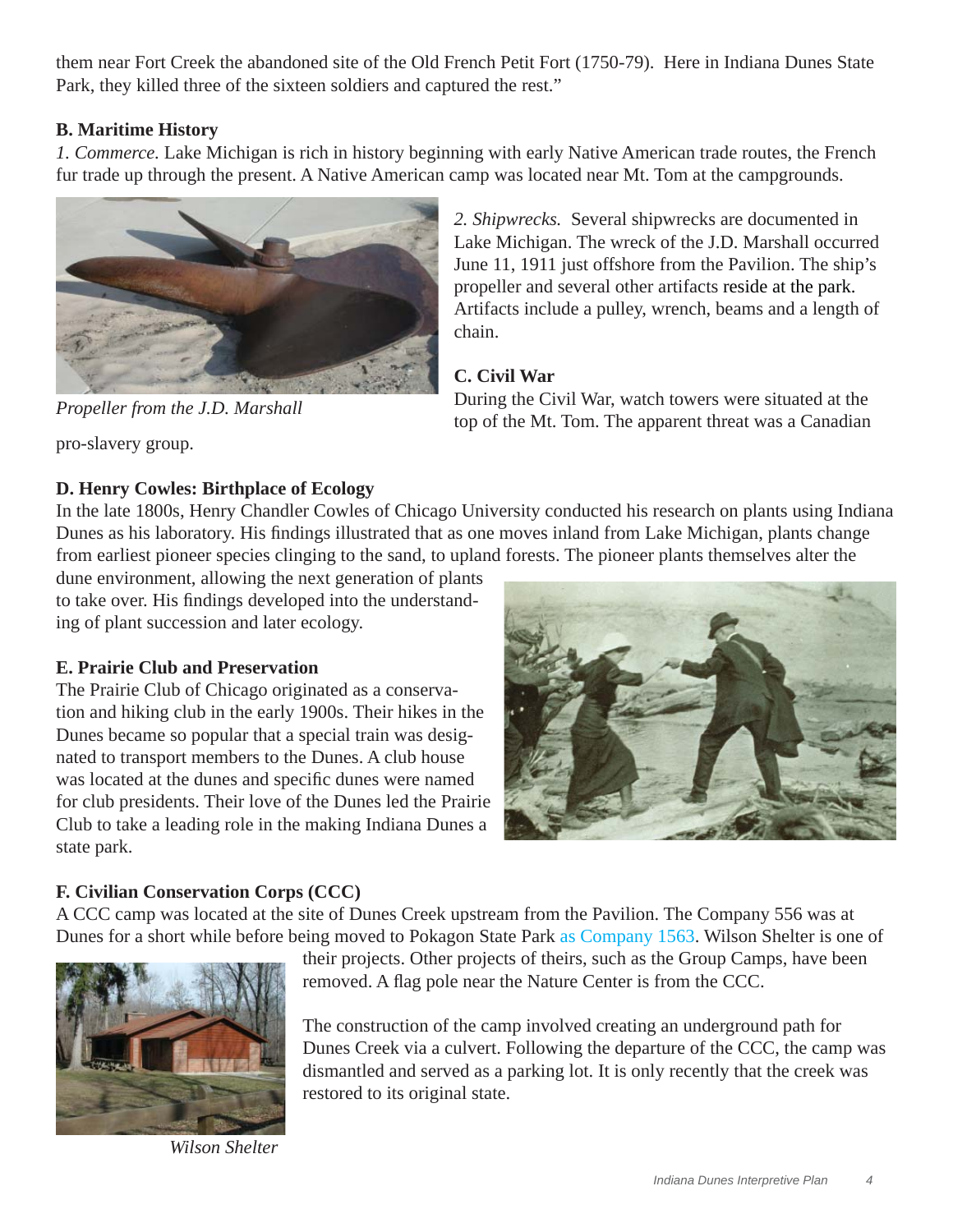# Existing Conditions

# I. Audiences

Audiences include those using the interpretive service as well as those using the park only.

#### **A. Local/Day Users**

Indiana Dunes State Park is located in a densely populated area. As a result, the park is the local city park for many. Early morning will find a lot of people jogging, cycling and walking before work. "Lake lookers" come to enjoy their lunch or the sunset at the pavilion parking lot.

#### **B. Schools**

Several area agencies offer school programs for the region. The adjacent Dunes National Lakeshore offers a staff that conducts school programs at the Lakeshore as well as outreach programs in the school.

Indiana Dunes is the only public agency in the region that charges a fee for school programs. Additionally, staff is limited, making school visits logistically difficult. In spite of this, Indiana Dunes booked school programs during the reserved times. Schools represented 4% of the programs offered and 11% of the program attendance in 2007.

#### **C. Birders**

Individuals, local birding organizations and ecotourism groups use the park. Indiana Dunes has a reputation as a birding "hot spot" due to its lake location. Migrating hawks ride the thermal updrafts produced by the dunes. Warblers rest in the surrounding trees after crossing the water. Waterfowl are visible from observation areas along the dunes.

Interpretative programming and facilities have catered to this expanding group.

#### **D. Hispanic Social Gatherings**

Family gatherings numbering up to 200 people come to the park for a day of picnicking and relaxing at the beach. These day users are not using interpretive services and are from the local region.

#### **E. Scouts**

Scouts are using the park for programs as well as for specific badge requirements. Eagle scout candidates have set up projects with the park to improve trails.

#### **F. Campgrounds**

Campground users visit the Nature Center and participate in public programs.

#### **G. Beach Users**

Beach users overlap with some of the earlier mentioned audiences (day users, campgrounds and Hispanic social gatherings). They are worth mentioning however, because on summer afternoons, almost all of the park visitors are at the beach. The park's beach location is their reason for being there.

#### **H. International Visitors**

The park's strategic location with easy access by a large population makes Indiana Dunes a popular stop for visitors from around the world. Citizens from 28 different countries signed in at the Nature Center. No doubt many more countries were represented in the broader park visitation.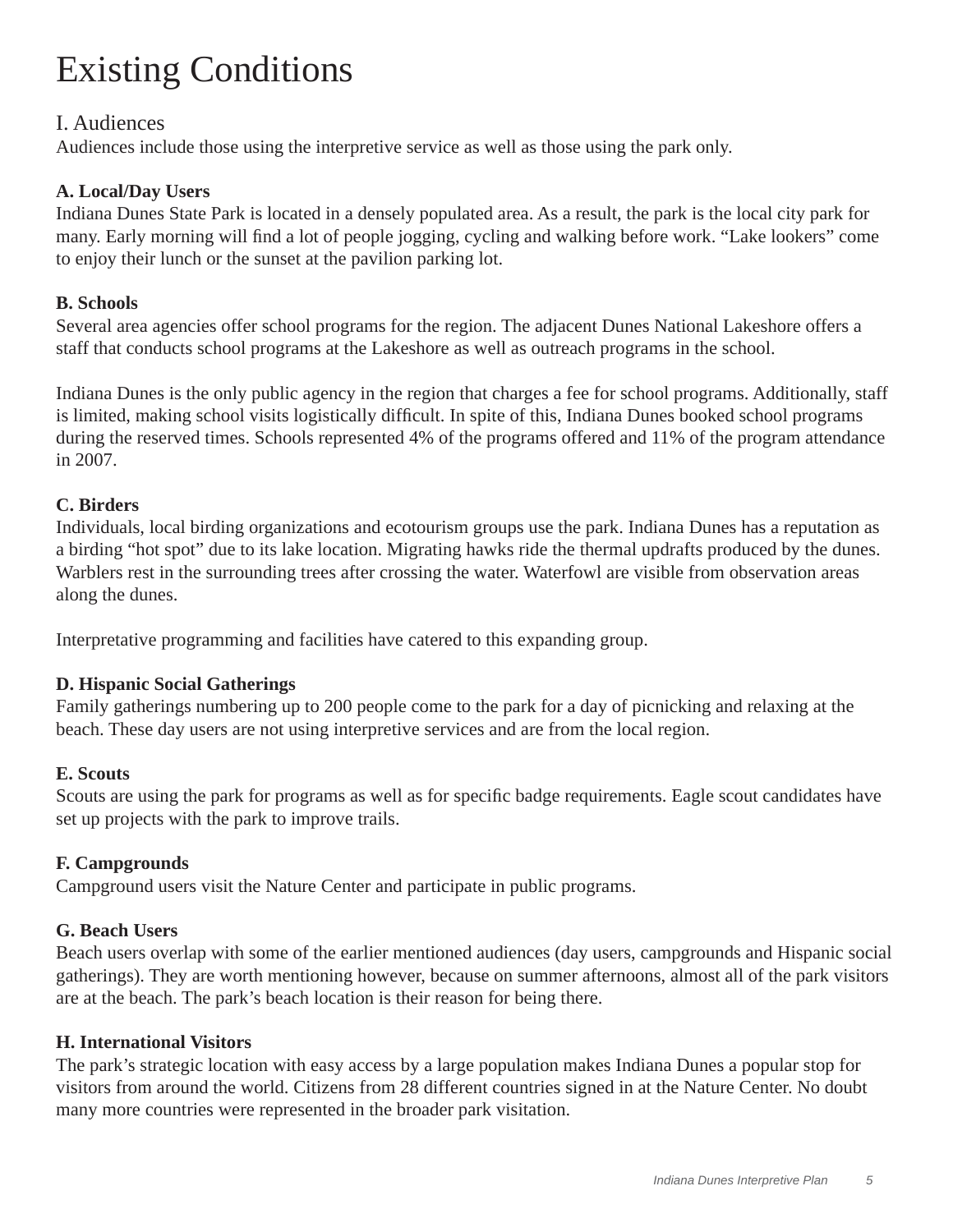# II. Facilities for Interpretation

# **A. Nature Center**

The Nature Center is located near the Campgrounds and the edge of the Nature Preserve. The Nature Center includes a display area, program room, bird watching room, library, storage and offices. Plans are in progress to build an outdoor program area next to the building. The Nature Center was built in 1990 for this purpose.

Nature Center attendance in 2007 was 58,543 representing 3% of the overall park attendance. Its distance from the beach may prevent a higher visitation.

#### **B. Campground Shelter**

A small roofed shelter, located in the campgrounds is available for interpretive programs and as a meeting place for hikes. The shelter is not available for reservations, so can be used exclusively by the interpretive service.

#### **C. Trails**

The Nature Center is located near several loop trails, making it a good point of origin for hikes. Many trails go back into the nature preserve that makes up 2/3 of the park. Others head to the beach.

The park follows the coast and accessing the eastern boundary can become a two-hour hike. The eastern boundary, however, borders the National Lakeshore. The interpreter carpools hikers to the eastern end, parks at the National Lakeshore and hikes into the state park.

# **D. Observation Tower**

A new tower overlooking the lake, pavilion and beach is to replace a pre-existing structure. This location has been a popular meeting place and destination for bird programs, hawk watches and bird walks.

#### **E. Pavilion (future)**

The Pavilion was built in 1930 and may soon be nominated for the historic registry. Windows facing the lake offer an outstanding view of Lake Michigan and the Chicago skyline. Plans are underway to convert the second floor of the pavilion into a restaurant. The restaurant would be managed by the park and the Division's Inns and Concessions.

#### **F. Joint Visitor Center (potential)**

The Porter County Tourism Bureau and the National Park Service (NPS) have opened a Visitor Center at a highway junction (Highways 20 and 49) just outside of the state park. The NPS will be installing new exhibits in a large display room. The IDNR will have a staff presence at the information desk.



*Nature Center*



*Campground Shelter*



*View from Oberservation Tower Location*



*Pavilion*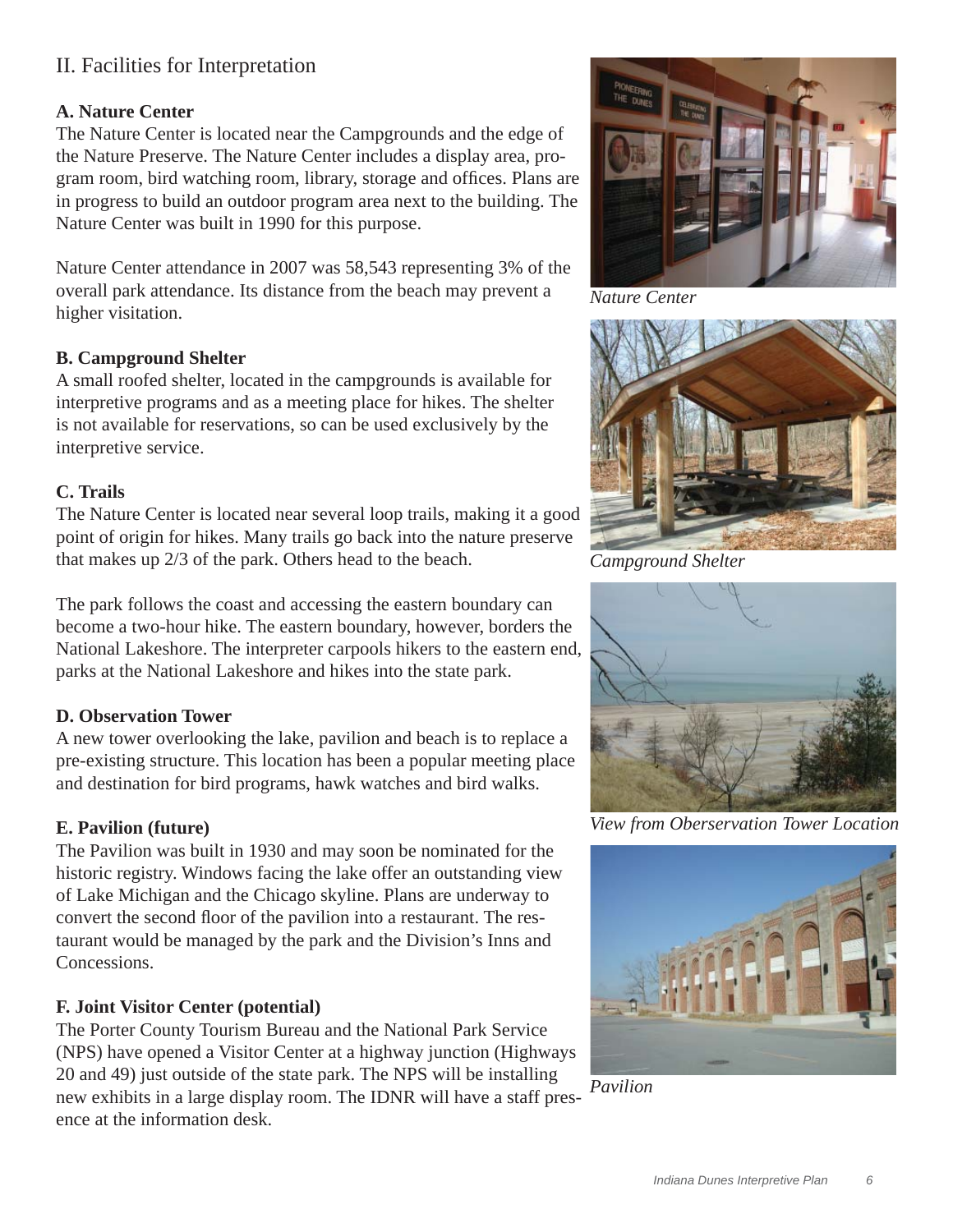# III. Staff

# **A. Interpretive Staff**

At present, Indiana Dunes has the following staff at the Nature Center:

- 1. One full-time interpreter
- 2. One 180-day interpreter
- 3. One 90-day interpreter

# **B. Volunteers**

The Nature Center enjoys a group of dedicated volunteers. Some put in as many as 300-400 hours per year and a few come in weekly. Volunteers staff the front desk, or assist and lead programs. Some may begin doing roving interpretation.

#### **C. Natural Resource Attendant**

A natural resource attendant will be working two days at the Park Office and three days at the new joint visitor center. While this individual will not be at the Nature Center, they will be representing the park and providing information to visitors.

#### **D. Resource Management Team**

The interpreter is responsible for the supervision of the Resource Management Team. The team consists of two 180-day CRR positions. Their tasks include removing invasives, installing fencing, and tracking and mapping exotic species.

# **E. Staff Evaluation**

Seasonal staff receive program evaluations and performance reviews during the mid summer using standard DN forms. These are discussed, signed and kept on file.

Full-time staff programs are not directly observed and evaluated. The full-time staff is evaluated in relationship to performance objectives agreed upon between the property manager and the full-time staff.

# **F. Staff Training**

*1. Seasonal Naturalist Training Session.* The annual 4-day interpretive staff training is conducted for new and returning seasonal interpretive staff. It includes foundation classes on interpretation as well as practical ideas for planning and conducting interpretive programs. This training is held in May prior to the start of the summer season. It is organized by the Chief of Interpretation and conducted by full-time interpretive staff.

2. In-service Topical Training. DNR sponsored sessions on specific topics related to resource management (chain saw safety, wildfires, invasives), and administration (new DNR software).

*3. Non-IDNR Sponsored Training:* The full-time interpreter attended workshops hosted by professional associations National Association for Interpretation and the National Recreation and Parks Assn. Save the Dunes Council also hosts workshops related to environmental issues.

# IV. Interpretive Programs

# **A. Public Programs**

A schedule of short hikes and talks is offered to day users and those staying in the campgrounds. In 2007, public programs made up 90% of the programs offered and 80% of the program attendance.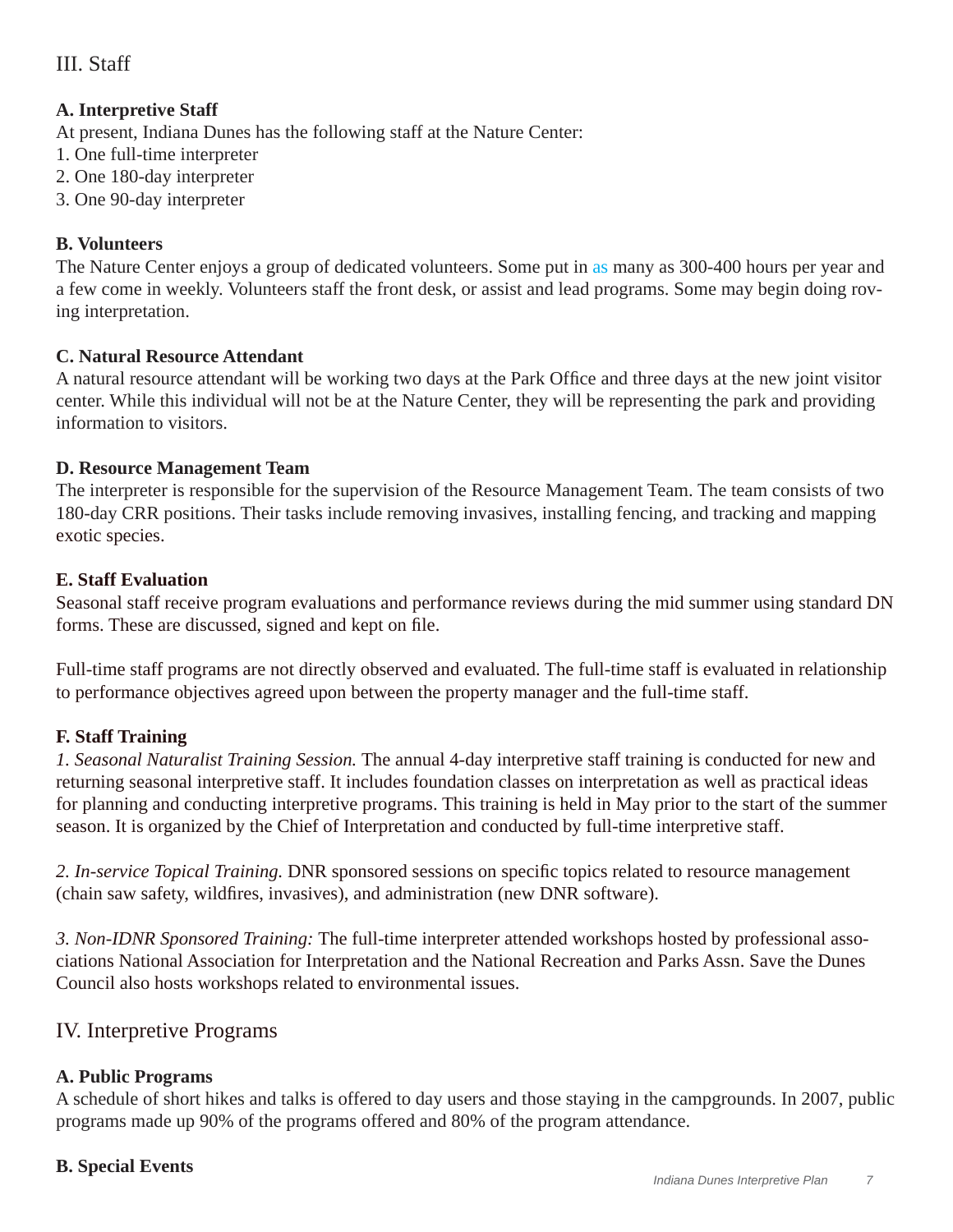Special events are a sub-category of public programs, but are offered over the course of a day or weekend with a specific theme. Astronomy, Halloween and Birding special events are examples of such programs. The Halloween program was offered in the Campgrounds with many people reserving campsites specifically because of the program. Other special events draw in local residents.

### **C. Roving Interpretation**

During summer afternoons, most of the park visitors are at the beach. Roving interpretation at the beach has been successful by taking interpretation to the people. Roving interpretation dealing with the emerald ash borer has been conducted in the campgrounds.

### **D. Workshops**

Workshops generally charge a fee and frequently involve learning a skill or making an item. The Friends Group funds and conducts workshops. Examples of workshops have included spirit stick carving and wire jewelry making.

# **E. Geocaching**

The Nature Center has begun a GPS rental program. Park geocaches, trails and points of interest are available on the units.

#### **F. Schools**

School programs made up about 5% of the programs offered. Limited staff and a large number of free opportunities for schools in the region has limited the amount of time allocated for school groups.

# **F. Evaluation**

#### *Program Topic Evaluation*

In response to a questions about areas that are "underinterpreted", the park interpreter felt that the following areas could use more emphasis:

a. Dunes. Their formation, fragility and protection.

b. Emerald Ash Borer

#### **Comments**

Both of these are directly related to resource management. The dunes topic can be developed into programs or other media. The interpreter notes that the Nature Center used to house an exhibit about dune formation, leaving a gap in this story. The emerald ash borer infestation is an issue that is constantly updated. For this reason an exhibit or sign would not be appropriate as they would be obsolete too soon. Programs and fliers would be better approaches.

It is important to note that a particular topic need not be a separate program, but can be tied into existing programs. For example, mention of the ash borer can be tied into many talks and hikes dealing with the park. This applies to other media as well.

#### *Program Success Evaluation*

While programs are not always evaluated using the program form, changes and improvements are discussed and incorporated. Comment cards are available at the Nature Center reception area. Comments rarely include programs, but more frequently cover aspects of the building. The interpreter has found few of the comments to be "usable".



*Nature Center*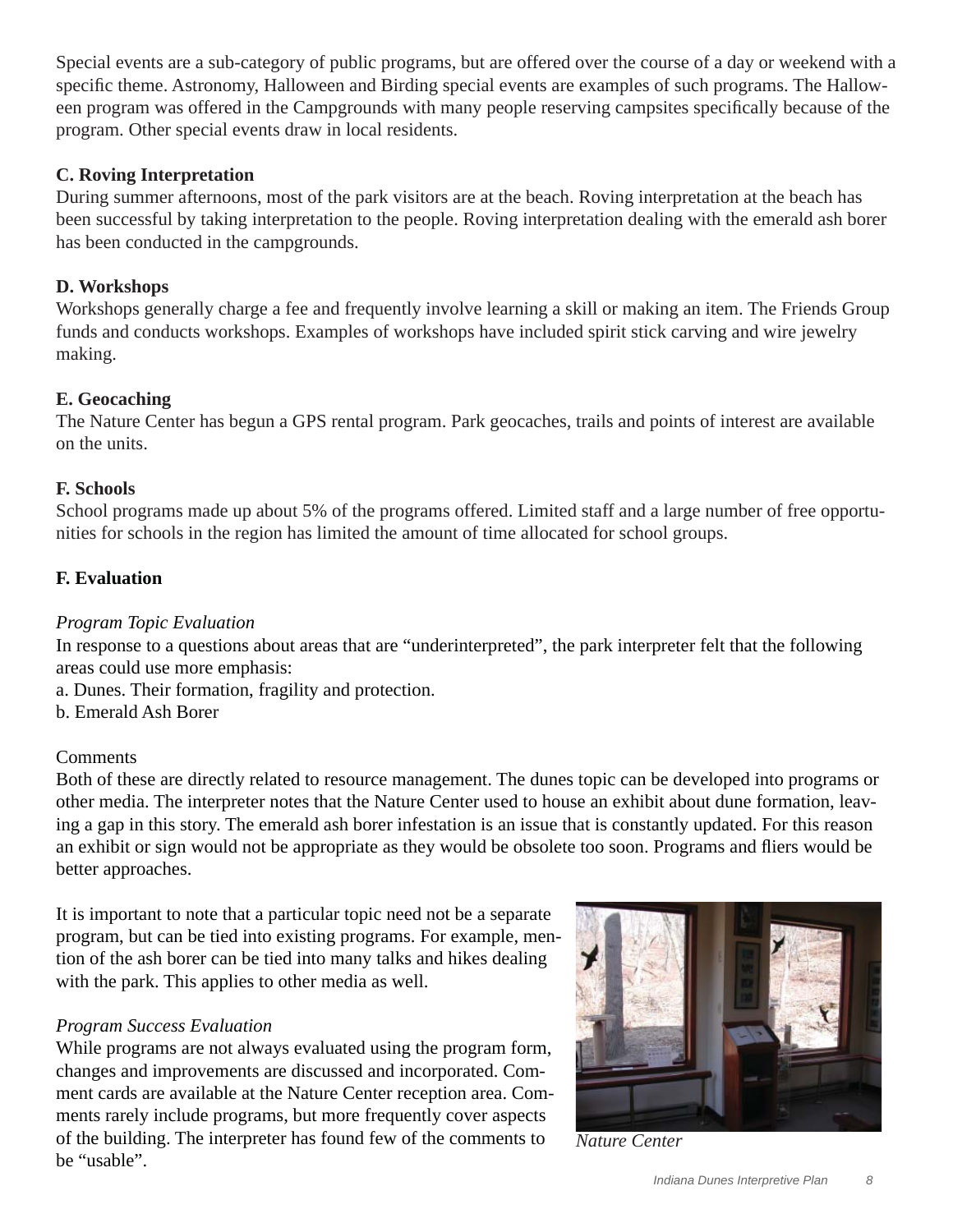# VI. Interpretive Media

# **A. Nature Center Exhibits**

The exhibits are, for the most part, the original exhibits from the 1990 opening of the building. The entryway includes many bird mounts suspended from the vaulted ceiling, an interactive bird wingspan comparison graph-

ic and information about the Prairie Club. A large divider in the exhibit room has back-lit photos of the park on one side and panels covering historical figures from the region on the other side. Many of the back-lit photos are splitting. Movable exhibits on casters cover the topics of biodiversity and Lake Michigan species, rocks and litter. Wall panels cover Lake Michigan, the original design drawing for the Prairie Club Fountain and Frank Dudley artwork. Wood sculptures of the adult and larval stages of ant lions are featured. A wall of live animal tanks features local fauna. The children's corner features a tree to climb through, games and activities. A bird watching room is separate from the main display area and offers windows on three sides looking out on a feeding station.



*Wayside Exhibit*

Roughly 58,000 visitors came through the Nature Center during 2007.

# **B. Wayside Exhibits**

A series of signs has been placed at features and destination points in the park. Topics include: the J.D. Marshall shipwreck, the Prairie Club fountain, the view from Mt. Tom, dune erosion and the Great Marsh. Save the Dunes also sponsored signs about the daylighting project, rain gardens and the Dunes watershed. Additionally, smaller signs mark the boundary of the Nature Preserve.

# **C. Brochures**

Two Dunes-specific brochures are available at the Nature Center. They are: Dunes Wildflowers and the J.D. Marshall. The J.D. Marshall brochure is a reprint of an article covering the shipwreck.

# **D. Bulletin Boards**

Bulletin boards throughout the park are largely informational, but also contain some interpretive information.

# **E. Videos and DVDs**

The Nature Center offers videos and DVDs upon request for watching at the building. A new 13-minute DVD about the park was produced and is available for viewing and for purchase. These are popular especially on rainy days.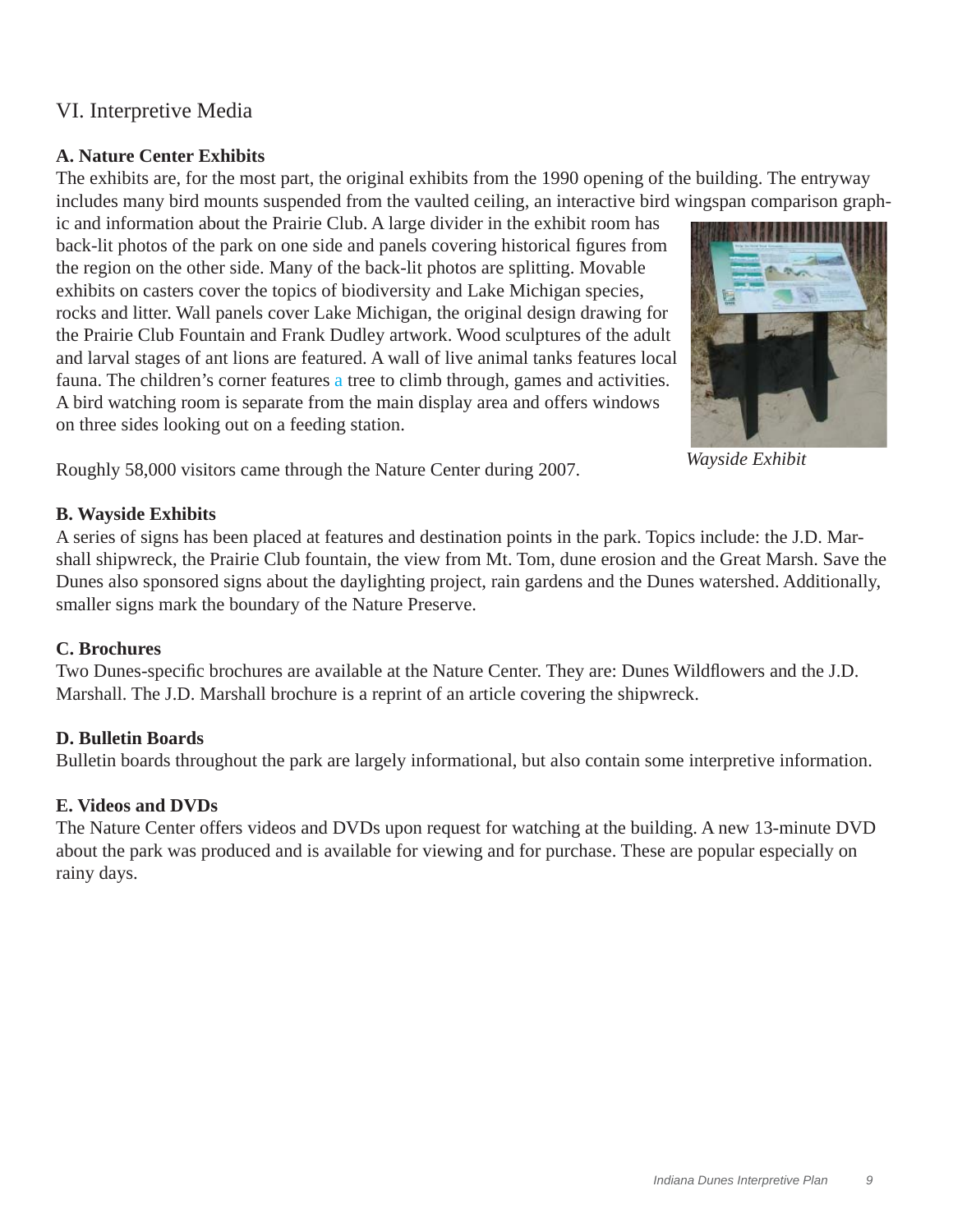# Partnerships

Indiana Dunes has a long history of support and advocacy from several groups. These relationships have kept the park a regional treasure and a tourist destination.

# **A. Indiana Dunes National Lakeshore (National Park Service)**

The National Lakeshore Purchase Area extends from Michigan City to Gary. National Lakeshore property borders the state park to the west, east and south. The Lakeshore includes natural and historical sites. The National Park Service (NPS) staff conducts interpretive programs including historical programs at the Chellberg Farm and Bailly Homestead. School programs conducted at the Lakeshore and in schools are offered by a large education staff. A residential center and day care reside on the property.

At present, Dunes State Park and the National Lakeshore partner at the new joint visitor center. Park programs conducted on the eastern edge of the State Park park at a Lakeshore parking area.

# **B. Friends Group**

The Friends of Indiana Dunes numbers more than 600. Their mission includes both the State Park and the National Lakeshore. The group raises money and conducts programs and workshops. The park may request money for specific items such as equipment and supplies. The group conducts plant sales and workshops to raise money.

# **C. Save the Dunes and Conservation Fund**

The Save the Dunes and Conservation Fund formed in 1952 to "preserve, protect and restore Indiana's famous dunelands". Their efforts led to the 1966 creation of the National Lakeshore. The Council works primarily in the political arena advocating and supporting laws and regulations related to the dunes and the Lake Michigan watershed. Watershed plans are also facilitated by the council.

# **D. Shirley Heinze**

"The Shirley Heinze Land Trust, a non-profit organization, was endowed in 1981 as a charitable trust to preserve and protect the unique ecosystems of the Indiana Dunes region." The land trust partners with the park by providing tools, expertise and manpower for burns and resource management projects.

# **E. Lake Michigan Coastal Program**

"The purpose of the Indiana Lake Michigan Coastal Program (LMCP) is to enhance the State's role in planning for and managing natural and cultural resources in the coastal region and to support partnerships between federal, state and local agencies and organizations." The Coastal Program is under the auspices of the Indiana Division of Nature Preserves. Federal grant money administered by the National Oceanic and Atmospheric Administration (NOAA) is available through the LMCP. Grants funded include acquisition, restoration, education and planning projects.

#### **F. Indiana Division of Nature Preserves**

Staff from the IDNR Division of Nature Preserves conducts botanical monitoring at Indiana Dunes State Park.

#### **G. U.S. Geological Survey**

The USGS has conducted water studies and fish counts for the park.

#### **H. Porter County Parks**

The Porter County Parks Department has collaborated with the state park on programs. Hay wagons and other equipment has been shared between the two agencies.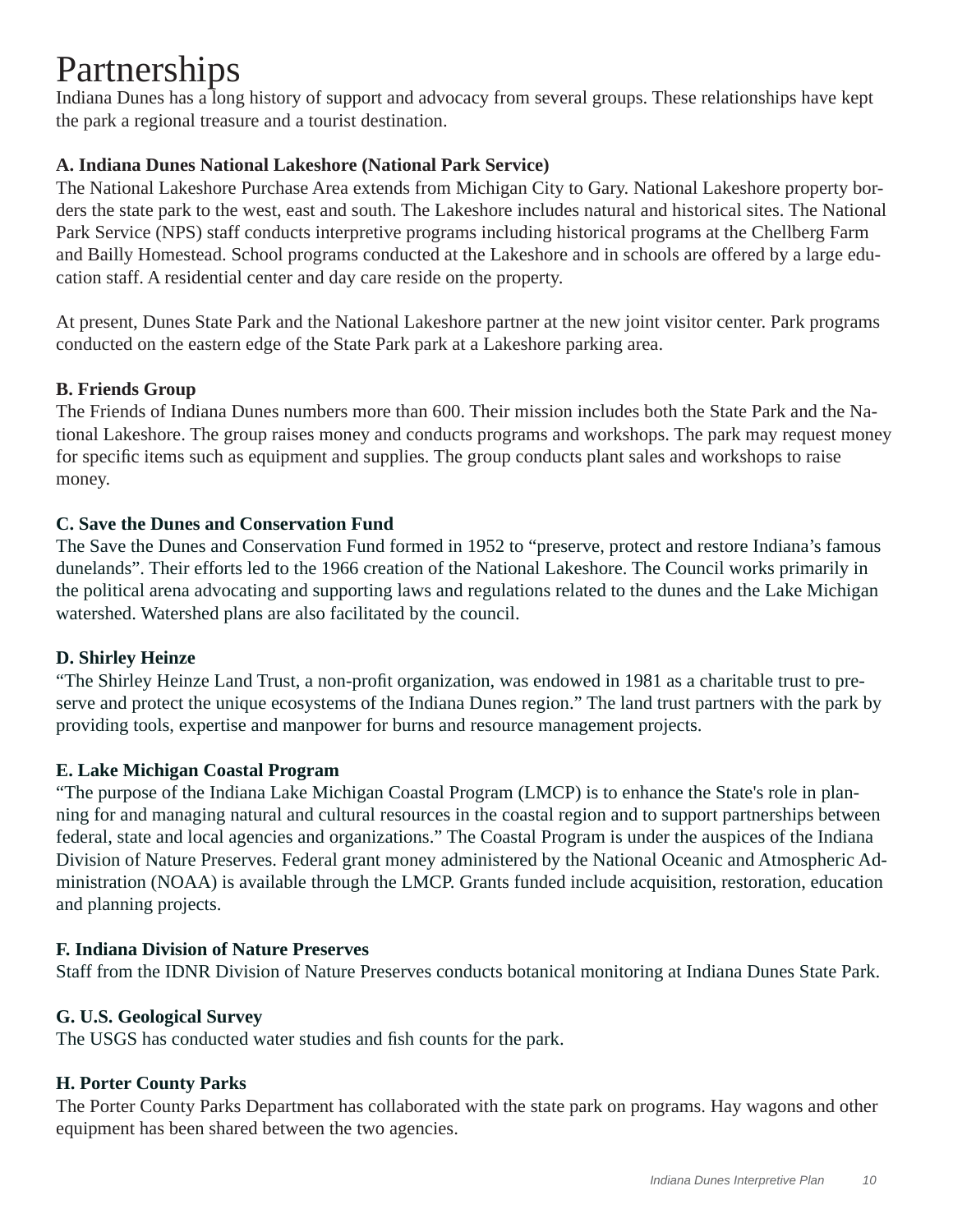#### **I. Porter County Convention, Recreation and Visitor Commission**

The Commission has been very active in providing publicity for the state park.

#### **J. Chesterton Feed and Garden**

The local business has been helpful in assisting with special events by providing prizes, donations and setting up displays.

#### **K. Northwest Indiana Migratory Bird Association**

This organization has provided funding for bird related programs and items.

#### **L. Antique Tractor Association**

The Antique Tractor Association brings their tractors to events and offers rides at special events.

#### **M. Porter County Solid Waste District**

The Solid Waste District and the state park have conducted joint programs to maximize staff.

#### **N. Prairie Club**

The Prairie Club, responsible for the establishment of the state park in the 1920s is still in existence. They are a potential partner and maintain an archive of historical information.

#### **Comments**

Dunes has several long-lasting successful partnerships. The interpreter credits these successes with maintaining a two-way exchange of help, services and resources. Additionally, recognition is paramount in maintaining and motivating successful partners.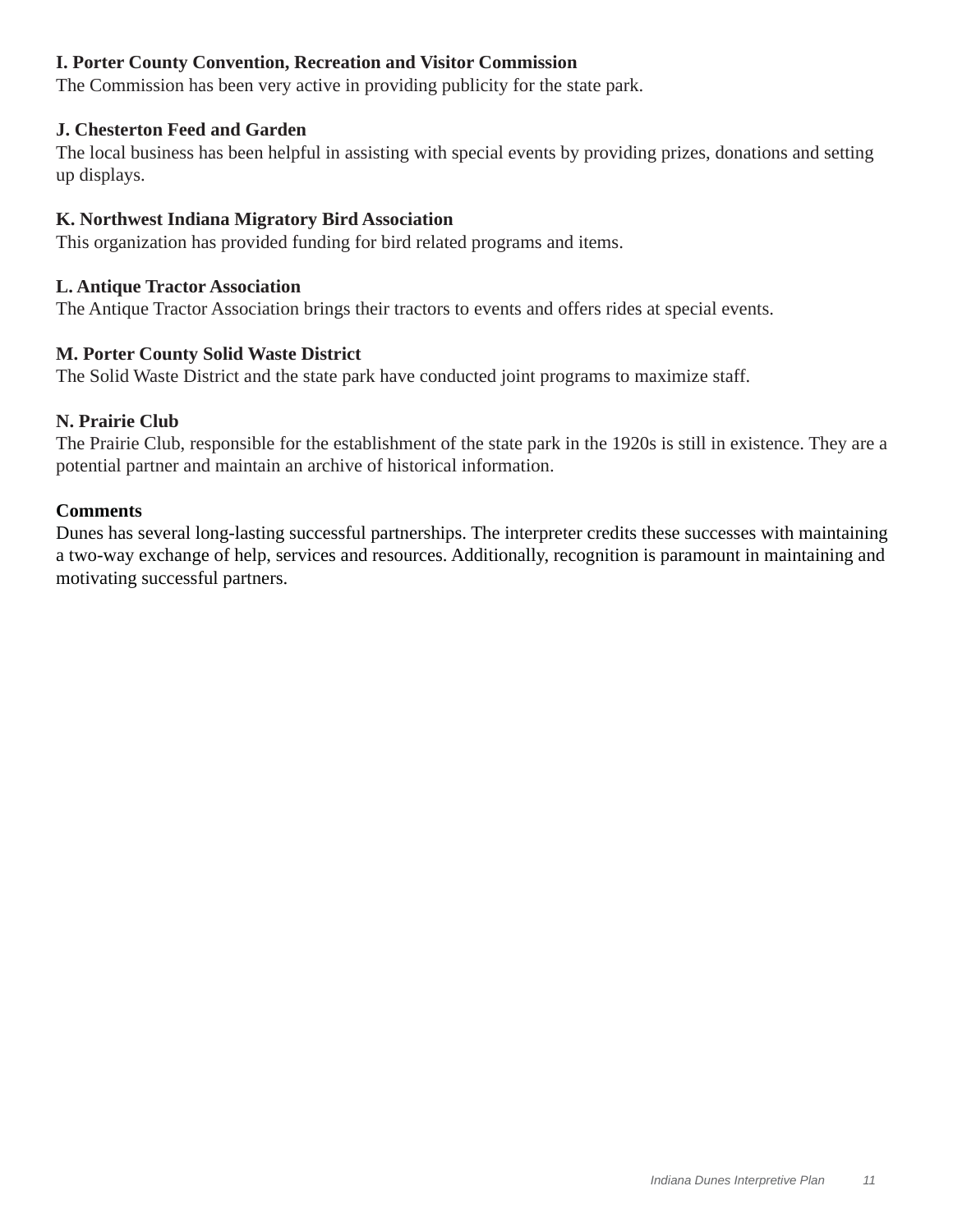# Regional Offerings

Indiana Dunes is situated in an area with numerous opportunities for recreation and interpretation. A trip to the joint county/NPS visitor center presents a daunting brochure rack of things to do in the area. Almost any weekend offers concerts, festivals and art shows. The following features those most related to interpretation.

# **A. Indiana Dunes National Lakeshore**

The National Lakeshore offers interpretation, a similar ecosystem and close proximity to the park. The Lakeshore borders the park on three sides. It includes the coastal dunes, portions of the Great Marsh and other similar ecosystems. A large interpretive staff offers cultural and natural history programs for the public and school groups.

Combining the acreage of the Lakeshore and the state park creates a larger protected area for the dunes ecosystem. The opportunities of shared staff, facilities and equipment exists. Program collaboration continues to be an option. The contiguous property created by the park and Lakeshore offers the opportunity for longer trail experiences.

In addition to trails and programs about the dunes, marshes and other ecosystems, the Lakeshore has a program focus on historical sites within their property. The Chellberg Farm maintains live animals and interprets a working farm. The Bailly Homestead represents the evolution of an area from early trading post to established 1917 residence.

It is important that the park and the Lakeshore find their own niches for interpretation and continue to collaborate rather than compete.

# **B. Chesterton, Indiana**

*1. Westchester Township History Museum*

The museum is located in the 1885 Brown Mansion and includes period furnishings as well as exhibits on local history. The agency also provides an archive and research service on area history.

- 2. Historic Chesterton Tour, Historic Landmarks Foundation of Indiana, Calumet Office
- A brochure accompanies a walking tour of the commercial and residential historic districts.
- *3. Coffee Creek Watershed Conservancy*

The Coffee Creek Watershed Preserve is a 167-acre preserve just north of 1-80/90 along State Road 49. The preserve has 5 miles of trails, an amphitheater and pavilion.

# **C. Commercial Venues**

The area offers the Anderson Vineyard and Winery, Outdoor World (Bass Pro Shops), and Taltree Arboretum and Gardens. Additionally, there are unlimited hotels, restaurants and shopping opportunities in the region.

#### **D. Evaluation**

The urban area surrounding Indiana Dunes perhaps offers unlimited things to do. Many of these, however, are not interpretive and others emphasize cultural over natural history.

The Indiana Dunes National Lakeshore is the operation that is in closest proximity and shares the most common goals with the state park. They are adjacent and contain the same ecosystems. A good shared relationship exists between the two agencies.

The National Lakeshore has a large staff and budget which allows them to offer free programs and outreach programs. To prevent a competitive relationship, Indiana Dunes needs to continue focusing on the large audiences that are already using the park. These include beach users, day users and local birders and hikers.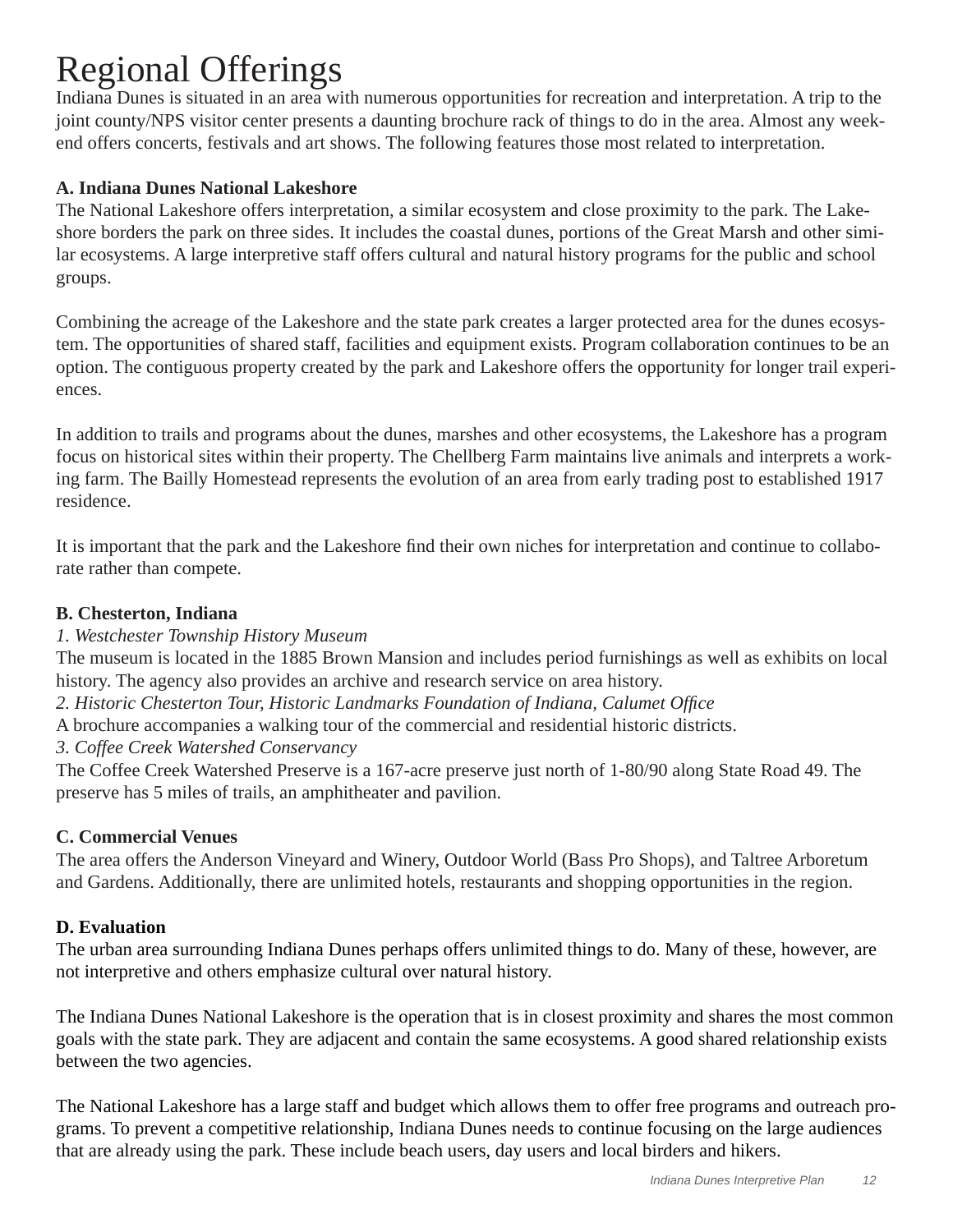# Interpretive Theme

Lake Michigan and its dunes have influenced the surrounding ecosystems and the people who visited, studied and protected them.

# **Subthemes**

*1. The dunes formed and continue to change as the result of water, wind and human impact.*  Objectives:

A. Visitors will understand how the rising and falling of post-glacial Lake Michigan created the dunes.

B. Visitors will understand how wind continues to change the dunes.

C. Visitors will understand how their behavior can alter the fragile dunes.

*2. Dunes succession tells the story of nature claiming new land.* 

Objectives:

A. Visitors will be able to explain the process of dunes succession from pioneer species to mature forest.

B. Visitors will appreciate the scientific research and discovery that occurred at Indiana Dunes.

*3. The array of edge of range conditions and ecosystems created by the dunes allows a vast variety of species to live at Indiana Dunes.* 

Objectives:

A. Visitors will understand how the western prairie, eastern deciduous forest and northern wetlands all meet at the dunes.

B. Visitors will appreciate how each stage of dunes succession includes its associated flora and fauna.

C. Surrounded by intense urban pressures, visitors will understand that Indiana Dunes is an island containing species that are rare in Indiana.

*4. Lake Michigan infl uences the weather, climate, dunes development and regional history.* 

A. Visitors will understand how the lake's large volume of water effects the local weather.

B. Visitors can appreciate the intense storms that have led to shipwrecks on Lake Michigan.

C. Visitors will appreciate Indiana Dunes's strategic location for trade and commerce.

*5. The fragile resources at Indiana Dunes require constant protection, research and management.* 

A. Visitors will empathize with the Prairie Club and their desire to protect the dunes.

B. Visitors will appreciate the ecosystem management and invasives control required to maintain the dunes.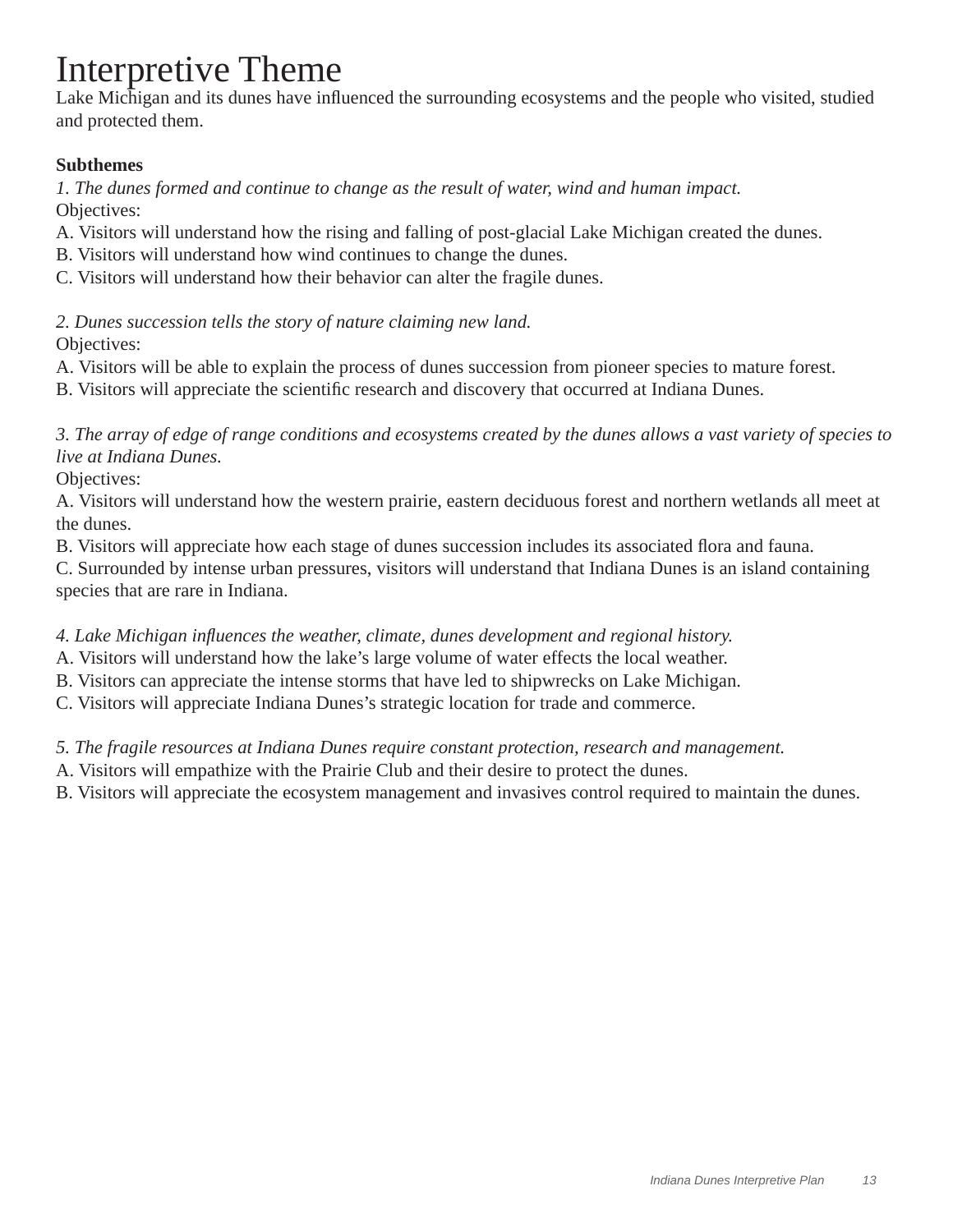# Recommendations

# I. Interpretive Center

# **A. General Comments**

Indiana Dunes is fortunate to have a building designed as an interpretative center with staff and facility needs in mind. Storage and office space are good relative to other facilities. The program room and display areas are large, but still manageable.

The current exhibits have been relatively the same since the opening of the building in 1990. Some have held together well. In others the cases are in good condition, but the interpretive portions need to be upgraded or replaced. Still others need to be completely replaced.

It is important to create an exhibit flow that explains the main theme at the start, supported by the sub-themes. The sub-themes take the form of individual exhibits.

# **B. Entryway/Lobby**

The interpretive theme for Indiana Dunes is: Lake Michigan and its dunes have influenced the surrounding ecosystems and the people who visited, studied and protected them.

This theme statement could be stated on the large wall over the auditorium entryway. Associated with this large lettered theme statement would be icons representing the sub-themes: Lake Michigan, ice age, dunes, Henry Cowles, dune succession, species diversity, rare species, trade and commerce, shipwrecks, Prairie Club and resource management. Each icon would be represented in its corresponding exhibit/exhibit area in the display room.

The ample wall space (mostly above head level) could be filled with large images and enlarged photographs representing different themes. Examples could be hikers with the Prairie Club, a rare species, a ship on Lake Michigan, the

dunes, etc. An alternative would be a large mural that would wrap around the wall over the auditorium to the wall over the reception window. The mural would be used as a visual aid by interpreters or self-guided, to provide a park overview.

# **C. Exhibit Room**

Visitors will enter the exhibit area and travel in a counterclockwise path through the room (see floor plan).

# *1. Lake Michigan/Dunes Formation*

This exhibit conveys the changing Lake Michigan shoreline and the lake's influence on the dunes. The visual covers a several thousand year span showing the creation and movement of the Toleston Beach. The final text label conveys the fact that the dunes are constantly changing, fragile and need special protection.

The physical appearance of this exhibit could be:

a. 3-panel kiosk with each panel graphic representing a period in the formation ("6000 years ago", for example) b. an interactive exhibit where the image changes through a lenticular/holograph image, or other interactive means.

As one enters the exhibit hall, a carpet or floor tiling can indicate the ancient shorelines of Lake Michigan. These shorelines would be identified on the wall to the right upon entering.

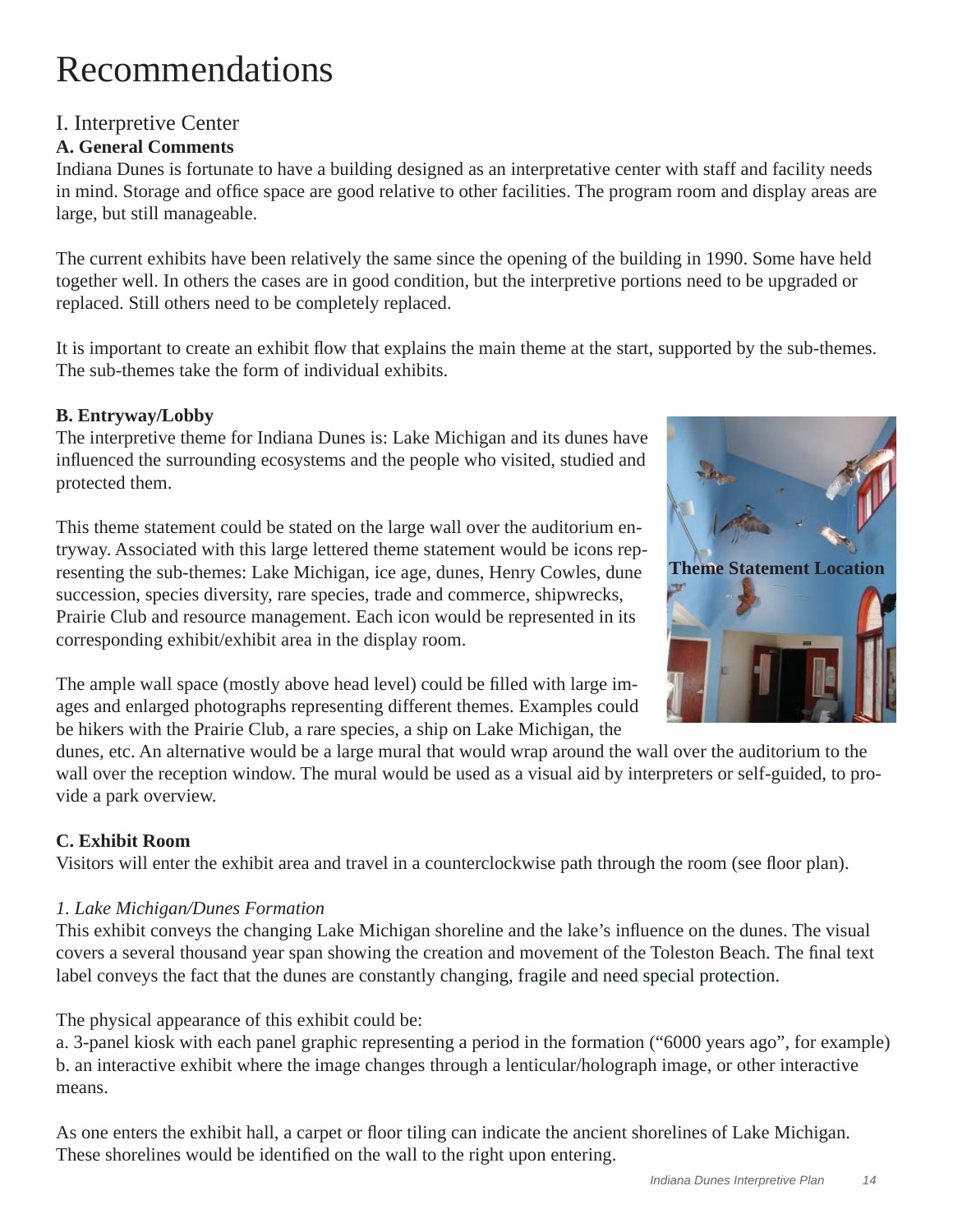#### *2. Dunes Succession*

Central to the exhibit hall is a large diorama featuring dunes succession on one side and the Prairie Club on the back side.

The diorama would portray the stages of dunes succession beginning at the lake and ending with climax forest. Representative plants and animals would be featured on the background wall as graphics, as 3-D replicas, or using the many taxidermy mounts that the park has.

Lift doors in the base of the diorama shows smaller dioramas of roots and/or underground fauna (burrowing animals, insects).

#### *3. Henry Cowles*

On the farther end of the succession exhibit is information on Henry Cowles. A large photo will include brief text labels describing his research and its importance to the dunes.

#### *4. Ant Lions*

The existing ant lion sculptures are moved to the area leading to biodiversity. Additional information is needed to draw attention to the life stages of the ant lion represented in the two pieces. A video against the wall will have footage of ant lion ambush tactics and two life stages.

#### *5. Edge of Range/Biodiversity*

A wall divider is a map showing the northern, eastern and western ecosystems whose edges overlap at the dunes. Photos of representative species from each ecosystem surround the map.

The map could become interactive with the use of LEDs. Visitors would push buttons to light up each ecosystem on the map.

#### *6. Bird Room Partition Wall*

The wall partition at the bird room would explain why Indiana Dunes is such a strategic location for migratory birds. The flat panel would map various migration routes for hawks, waterfowl and passerines. Thermals created by the dunes, water and resting areas during migration are featured on the panel.

#### *7. Cultural Strategic Location*

Moving from the biological strategic location, visitors move to the cultural strategic location. The stairway wall will cover the Indian Camp near Mt. Tom, fur trade, Fort Le Petit, the 1780 battle and the Civil War observation towers once located at the dunes. Furs (beaver, muskrat, etc.) can be securely displayed for people to touch.

#### *8. Prairie Club/Preservation*

On the back of the dune succession exhibit is a replica facade of the Prairie Club's clubhouse that once resided at the dunes (photo). Looking through windows, visitors can see photos, posters, documents and articles related to the Club and their efforts to save the dunes. A mannequin or flat image in period dress could be visible through one window.

#### *9. J.D. Marshall and Maritime History*

This exhibit area is located in the current kids area. The "tree" will become a ship's hull with portholes. Artifacts from the ship will be displayed. Some items will need protective cases. The brass Memorial Bell is displayed in a way that protects the bell, but allows it to be rung. The bell can be removed for use in programs. A Lake Michigan weather station will provide either a real-time audio or a computer link giving current lake conditions. Interpretive labels will cover the wreck of the J.D. Marshall, Lake Michigan's influence on weather,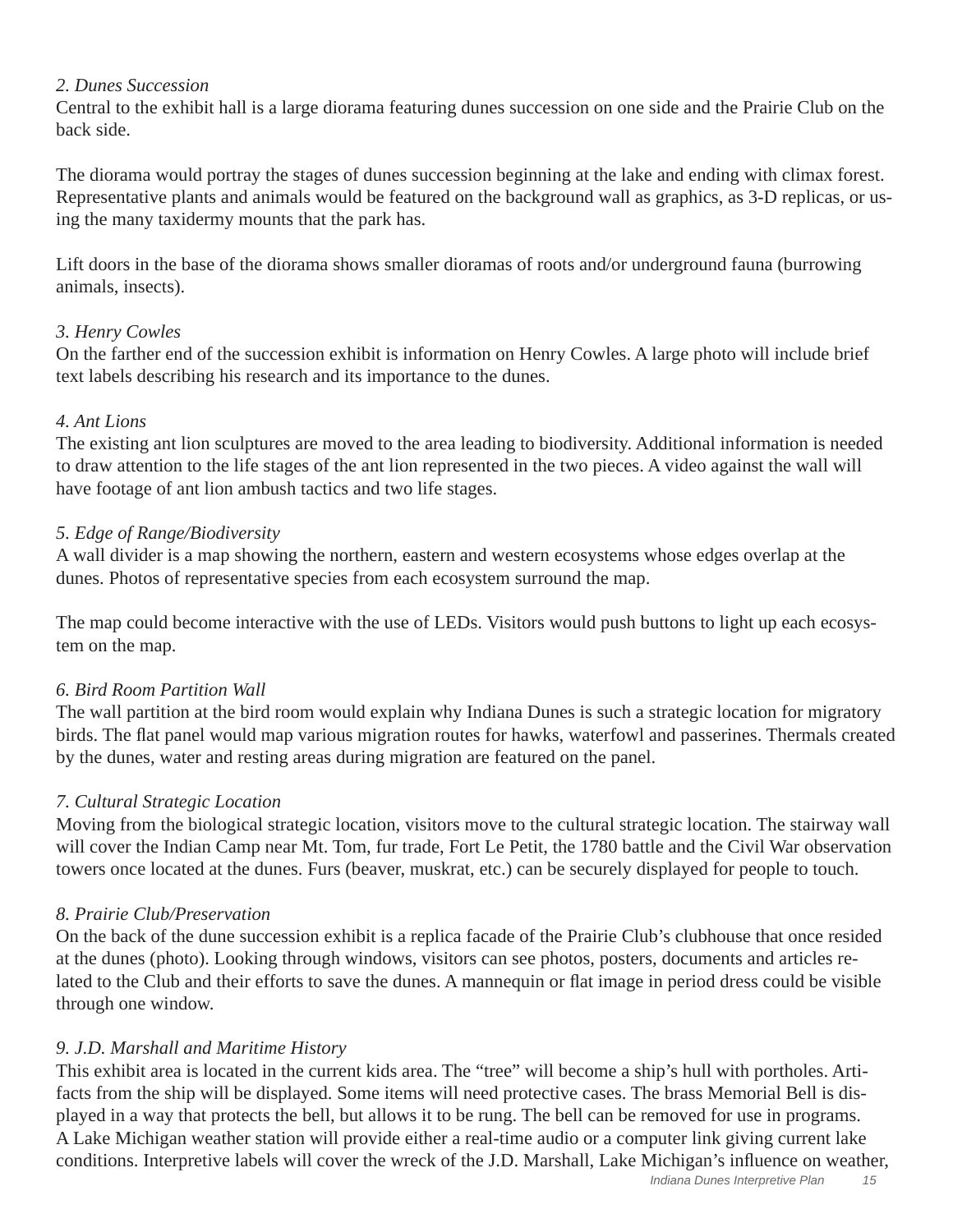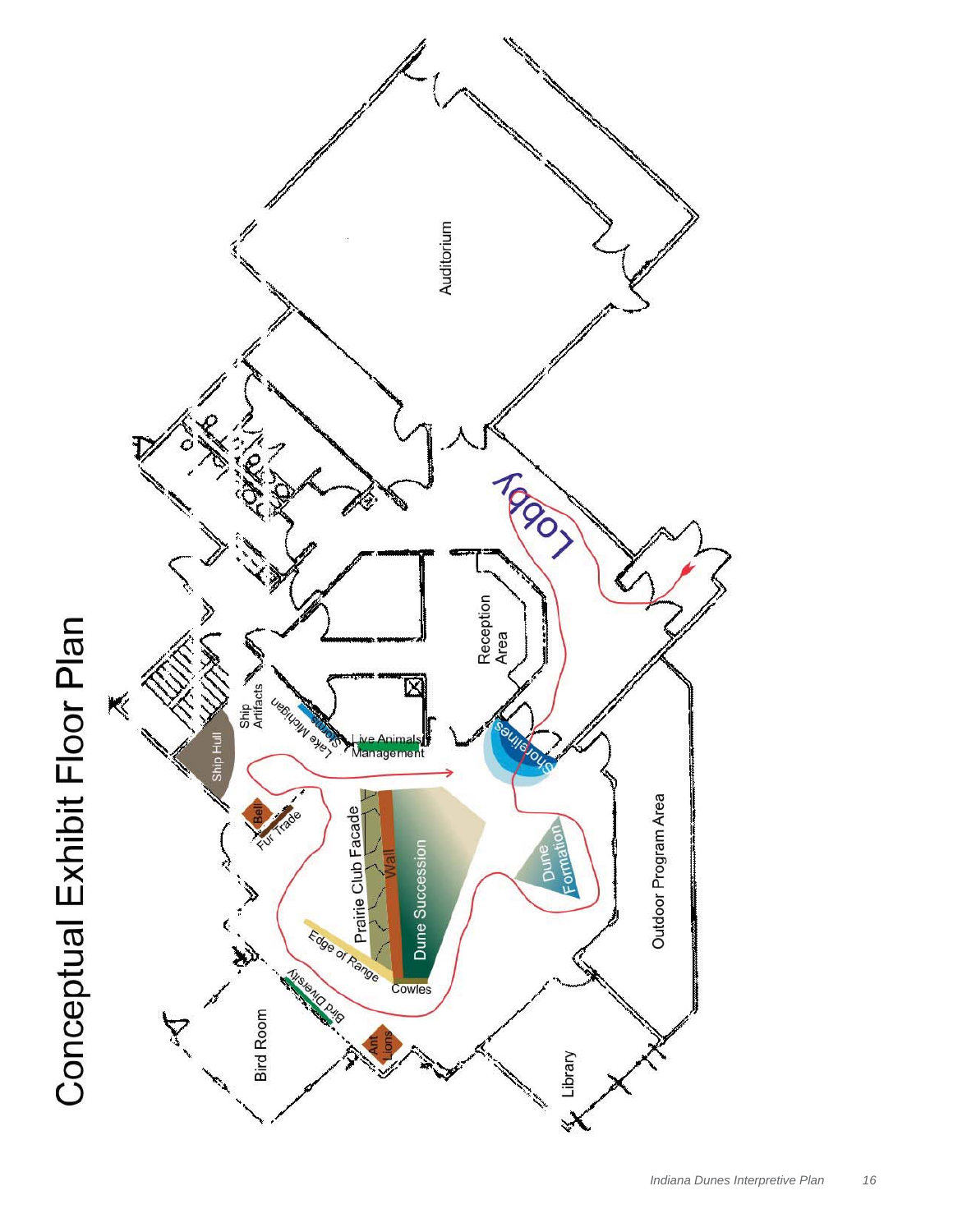riptides and storms on the lake. A segue to the next exhibit covers how prevailing wind from the lake creates blow-outs that were started by humans.

# *10. Resource Management/Live Animals*

The current live animal exhibit wall needs to be upgraded. At present, the openings are not standard aquarium sizes, making it difficult to replace tanks. Label holders do not work well and labels slide out of place.

In re-working this wall, the animals selected would tie into specific habitats and the management done to maintain and restore specific habitats. For example, an animal found in the Great Marsh would be accompanied by text and photos of invasive plant removal taking place in the marsh.

# **D. Outdoor Program Area**

The Nature Center once had a deck that provided program space. This deck had to be removed several years ago. A new area is planned and will soon be constructed. This will be a wonderful, nearby facility for the interpreter.

# Sand Table Exhibit

A closeable sand table can be used for outdoor programs at the Nature Center. (Photo) This can be used to illustrate (with a fan) how blow-outs develop, how the dunes formed and how plants can stabilize the dunes. With young children, programs can cater to making dunes. Tables can be constructed or purchased. http://daycaremallcatalog.com/classroom-sand-water-table-with-shelf-p-308. html





*Fountain Drawing*

# *2. Vertical Space in the Exhibit Room*

# **E. Other**

#### *1. Jens Jensen fountain drawing*

The original Jens Jensen design for the Prairie Club Fountain is hanging in the Nature Center. This is a valuable document, but does not get much interest at the center. Bright lighting is causing it to fade. It is recommended that this find a new home where it can be of more use, and be better protected. The local historical society, the Prairie Club or a professional landscape architect association would perhaps have a greater audience for Jensen's work.

The exhibit room includes high vaulted ceilings. The sculpture of the adult ant lion is suspended in one area. Some of the many bird mounts currently displayed in the foyer could be moved into the exhibit room especially near the bird room area.

# *3. Lighting*

Lighting was installed in the uppermost areas of the ceiling. Changing bulbs is impossible, so the lighting is not used. In light of new exhibits being installed, it would be advantageous to consult with an electrical and lighting company to discuss alternatives.

# II. Pavilion

Plans are in progress to convert the second floor of the Pavilion into a restaurant with dining room. The view of Lake Michigan is outstanding. Working with Inns and Concessions, the Lake Michigan theme can be incorporated into the restaurant.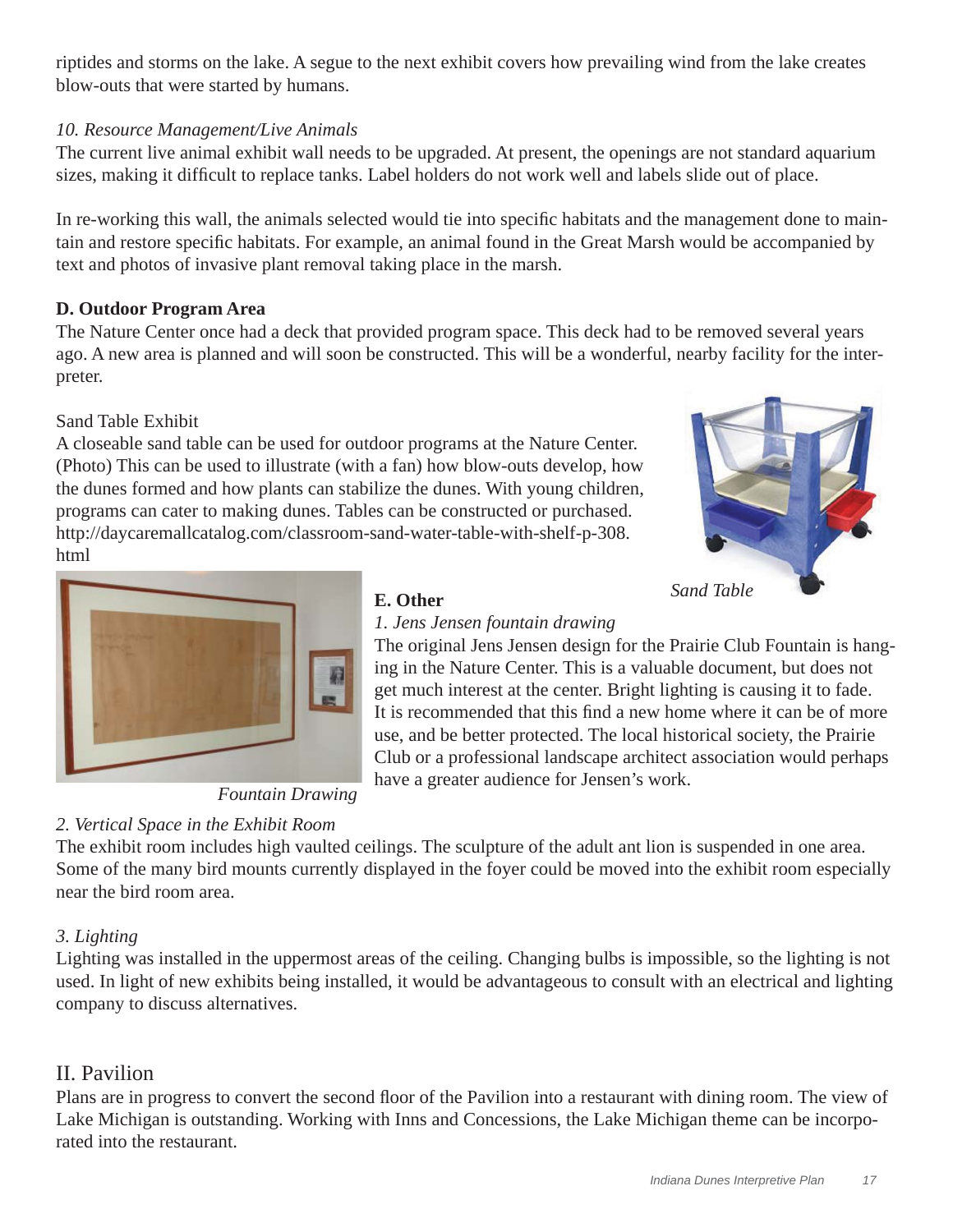# **A. Menus**

Include brief information about Lake Michigan and the dunes in the menu. Where appropriate, food item names can fit with the park theme. Kids menus can include activities (coloring sheets, word searches, etc.) that interpret the park.

# **B. Interpreting the View**

Tables near windows will have a beautiful vista of Lake Michigan. Interpretation should orient visitors to this view, including direction and mileage to various points. For example, direction and miles to: Chicago, Milwaukee, Straits of Mackinaw would provide a sense of the lake's size. This information could be presented via permanent signs at the windows, or printed on tablecloths. Paper placemats that visitors could take with them is another possibility. The placemat would in effect become a flyer containing interpretive and park information.



*View from Pavilion Window*

# **C. Restaurant Interior**

There is a wealth of historic photos of the pavilion, park and dunes region. Large wall photos as well as related artifacts with brief labels would establish the theme and significance of Indiana Dunes.

# **D. Exhibits**

The Nature Center has several exhibits on casters. These will be replaced and the existing exhibits can be moved to the Pavilion and used in the waiting area for the restaurant. The structures themselves are in good shape, but the information would need to be cleaned up and/or changed.

# III. Self-Guided Media

# **A. Interpretive Signs**

# *1. Fort Le Petit*

The bigger idea of strategic location for the fur trade and during times of war is the focus of this sign. Ideally more research would provide more information on the fort itself. What is known fits into the sub-theme 4.C.: Visitors will appreciate Indiana Dunes's strategic location for trade and commerce.

# *2. Observation Tower*

Plans are in progress to build an observation tower overlooking the beach, pavilion and lake. This replaces a structure used for this purpose. It has been a popular location and destination for birders.

Rail mounted signs can interpret birds and why the lake provides such an excellent location. Signs can be attached below the railing (see figure) to permit an unobstructed railing for birders to lean against while using binoculars. Sign topics can include: a) hawks: silhouettes, thermals and dunes, migration along the lake; b) waterfowl: shapes, migration; c) passerines: migration across water, importance of resting areas.



# *3. Civilian Conservation Corps Camp*

A panel located either at Wilson Shelter or near the site of the camp would explain the history and the projects of the company assigned to Indiana Dunes.

# **B. Dunes Succession Trail**

At present there are no self-guided trails at the park. An ideal trail for such an experience would guide visitors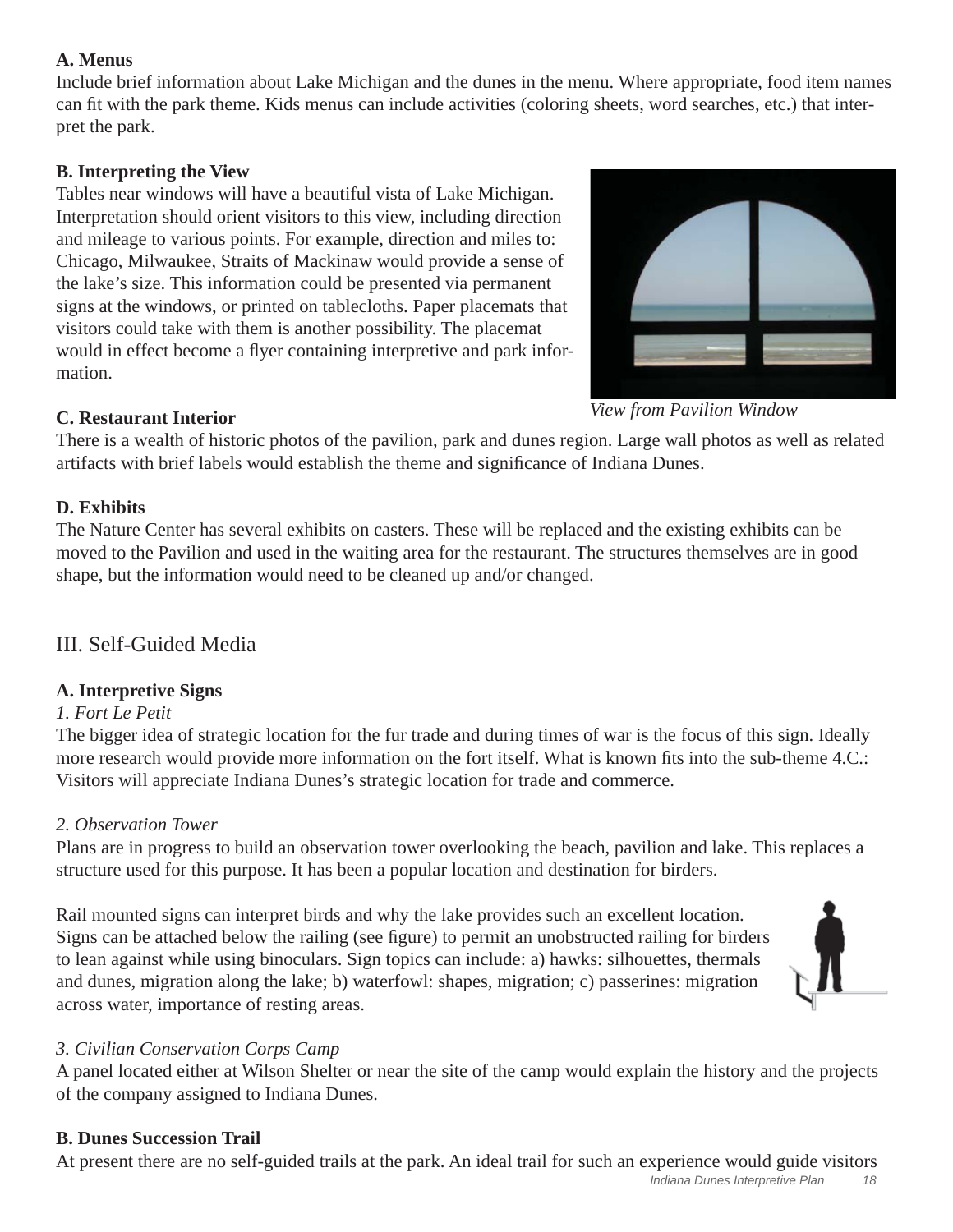through the various stages of dune succession. This trail could originate from the Nature Center (where trail brochures would be provided) and guide people toward the beach, through the various stages of succession. An empahsis would be on the fragility of the dunes and precautions against getting off the trail. Existing trails could be used with low ground markers corresponding with the information in the trail brochure. Due to the subject, this would be a linear trail rather than a loop trail.

### Alternatives:

Ideally, the trail would start at the beach and head inland. This would allow the information to be revealed chronologically through the stages of succession. Two options for this would be:

- Creating a loop trail from the Nature Center, the first half heading toward the beach and interpreting other dune features, information, etc. The return half of the trail (from the beach to the Nature Center) would focus on dune succession.
- Creating a linear trail originating from the Beach and ending at the Nature Center. Brochures would be available at the Pavilion and could include an invitation to return them at the Nature Center.
- Using signs to mark stops rather than a brochure has a greater initial cost, but a lower maintenance cost. No brochure reprints and maintaining brochure supplies is required. Using signs allows all hikers to learn, instead of only those who picked up a brochure.

# IV. Programs

#### **A. Self-serve programs**

The interpretive staff have made changes that reflect the audience, available staff and other regional opportunities. More "self-serve" opportunities exist. These allow the visitor to partake of a program when convenient rather than having to conform to a schedule. Such programs are popular on rainy days. Videos are an example of this type of programming. It is recommended to continue this trend as long as participation numbers justify it.

#### **B. Catered Programs**

The opening of the Pavilion Restaurant offers some opportunities to offer meal and program packages to special groups. For example, steel company executives hosting a conference could be treated to an evening overlooking the lake followed by an indoor or outdoor program at the beach.

Taking this one step further, events similar to The Nature Conservancy's Big Donor Days could be held for organizations and individuals who have made donations to the Friends Group. These events would include food, hikes and talks to these individuals.

#### **C. South Shore Line/Calumet Trail**

There is the possibility of drawing a large audience from the Chicago area via the South Shore Line. The South Shore Line has a station just outside the park and along the Calumet Trail. Currently the railroad is not set up to accommodate cyclists. It is recommended to pursue opportunities to partner with the South Shore Line, Calumet Trail and local cycling and *South Shore Line at Dunes Station*

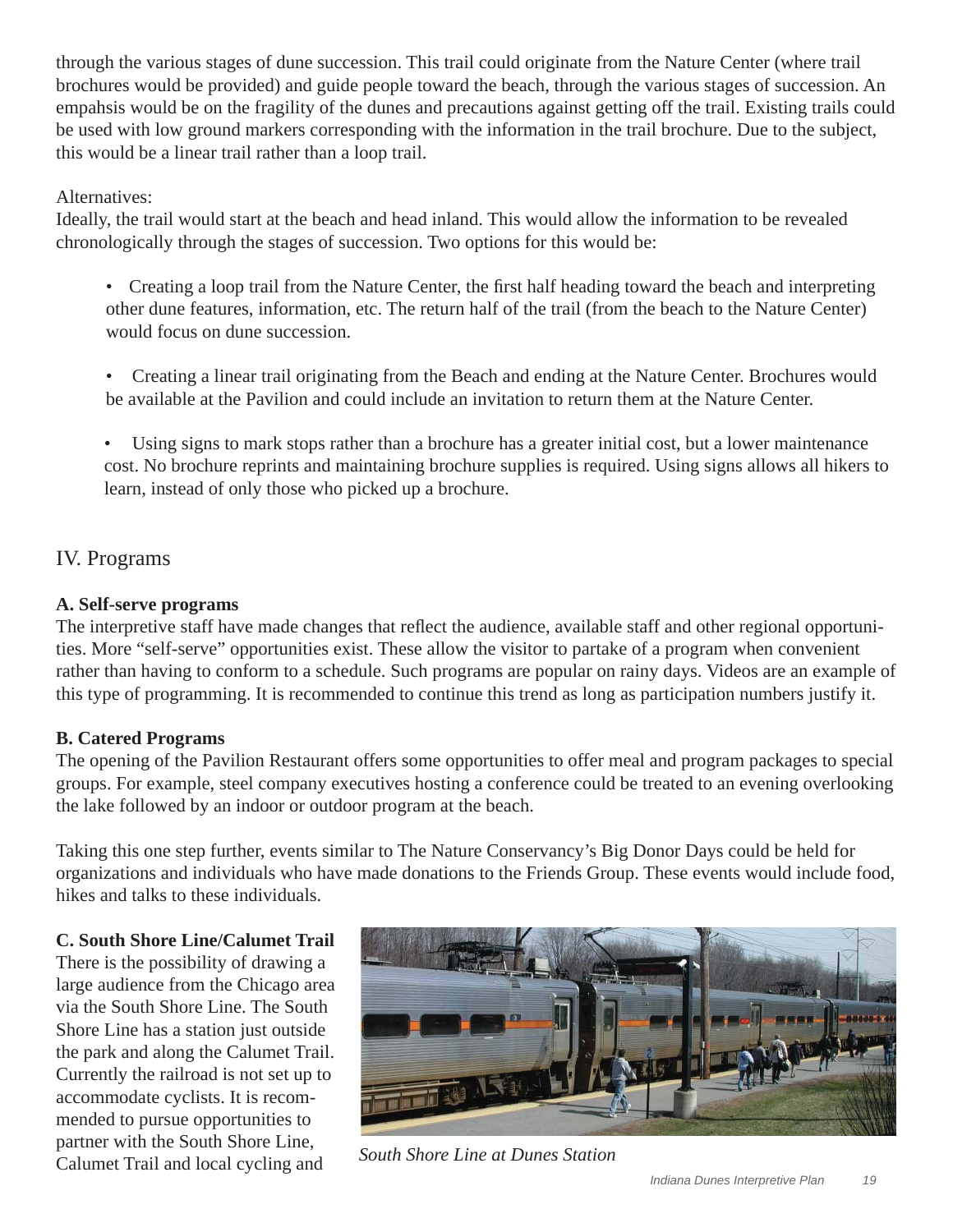hiking groups to offer package day trips. Trips could include the Indiana Dunes, cycling along the trail and lunch at the Pavilion.

# V. Staff

The interpretive staff is comparable to other properties in the system. What Indiana Dunes excels at is the number of volunteers who staff the building. This allows longer open hours and greater flexibility for staff to do roving interpretation and programs away from the building.

During the summer months, almost all park visitors are at the beach during the hours of 11 a.m. until 3 p.m. With the exception of roving interpretation at the beach, programs during these hours can not be justified in attendance.

This also creates some staffing issues as the most popular program hours are morning and evening. Not as many staff are needed during the middle of the day, but it would be difficult to have staff leave at noon and return for an evening program. IDNR policy and employee needs have to be considered. It is recommended to experiment with scheduling possibilities to work around the mid-day lull and maximize staff hours.

# Evaluation

# Full-time

It would be beneficial if a standard evaluation form were available to all property managers for the purpose of evaluating full-time interpreters. This would guide them as to what to look for when observing a program. The form should be developed by the Chief of Interpretation with input from the full-time interpreters.

# Seasonal

In addition to continued evaluation by the full-time interpreter, it would be beneficial for seasonal staff to observe and evaluate a program at the National Lakeshore. This would provide a comparison of a different agency at a similar site. Much can be gained from seeing interpretive techniques and presentation styles at another agency.

# *"We have observed that there is a certain rate of decay in accuracy that starts shortly after training is completed and accelerates in the absence of feedback."* (Covel, 1990)

In addition to evaluating program presentation, knowledge of the topic must be checked. A test, specific to Dunes topics should be given to staff and volunteers during the course of the season. This could be a take-home test, allowing participants to look up answers and improve their knowledge.

# VI. Other Locations for Interpretation

# **A. NPS Visitor Center**

The new Visitor Center is operated jointly by the county visitor's bureau and the National Park Service. The Indiana DNR will have a staff presence there on a part-time basis as well as having literature available for distribution.

At present, the NPS is responsible for exhibits at the facility. Due to the unavailability of funding, exhibits have been limited. An alternative to moving the caster exhibits to the Pavilion (mentioned earlier in the Recommendations) would be to upgrade and move



*NPS Visitor Center Exhibits*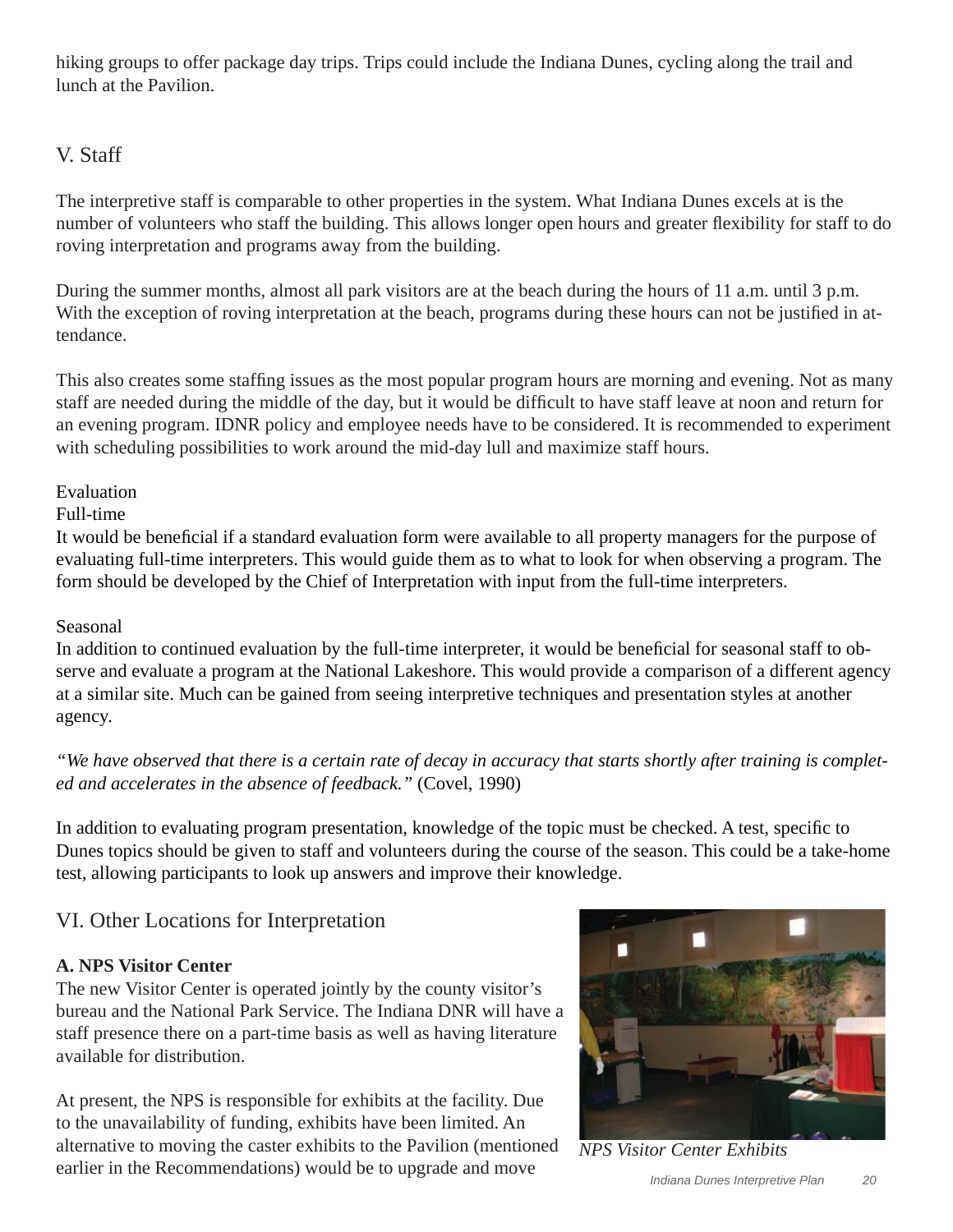these to this center. This would require working closely with the NPS.

Doing this would offer the IDNR a greater presence at a center outside the park.

#### **B. Railroad Station**

The South Shore Line maintains a station a short distance from the park and the Calumet Trail. The entire route runs from South Bend to downtown Chicago and serves as transportation for commuters as well as for tourists to Chicago. For years the route served the Prairie Club coming from Chicago to visit the dunes on their outings.

Currently the modern station has a large floor-to-ceiling display case containing a diorama of the dunes and dunes succession. There is no text interpreting the display. It is believed that the display was created by the National Park Service.

The strategic location of the station, creates an opportunity for promoting and interpreting the park. It is recommended that the park



*South Shore Station Exhibit*

investigate options for sharing the display space and using it to encourage visitors to make this a destination.

# VIII. Training and Professional Development

The full-time interpreter should continue to participate in training related to their diverse training. This includes training related to interpretation as well as to resource management and volunteer coordination.

Indiana Dunes is fortunate to have a large, dedicated volunteer staff, many who have contributed years to the park. Since these volunteers have a lot of visitor contact, it is recommended to pursue training opportunities for interested volunteers. This could take the form of attending workshops or becoming certified through the National Association for Interpretation.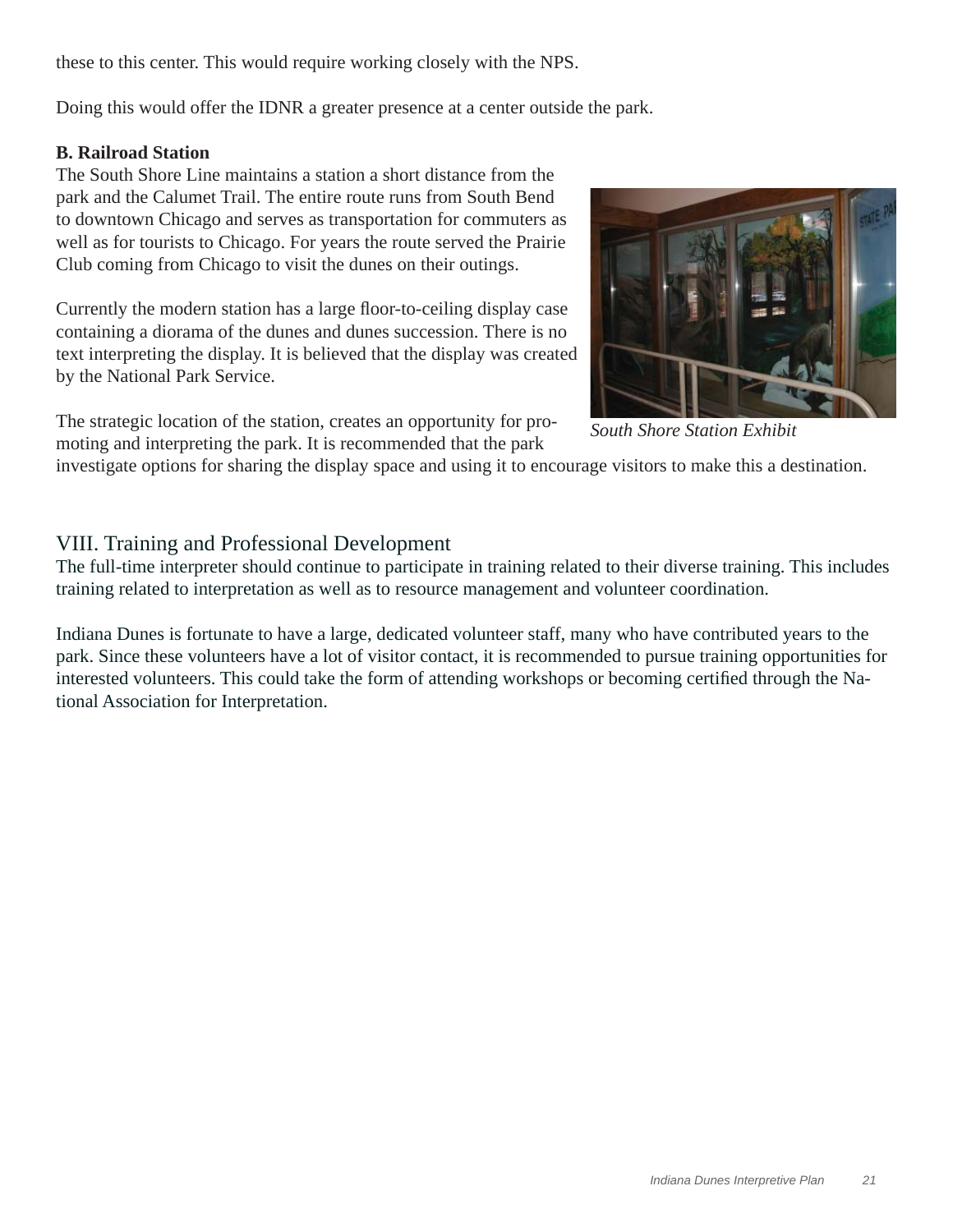# **Summary of Recommendations**

| <b>Locations</b>                     | <b>Phase I</b>                                                                     | <b>Phase II</b>                                  |
|--------------------------------------|------------------------------------------------------------------------------------|--------------------------------------------------|
| <b>Interp. Center</b>                | Develop new exhibits for Interpretive Center                                       |                                                  |
|                                      | Remove Jensen drawing                                                              |                                                  |
|                                      | Install new lighting                                                               |                                                  |
|                                      |                                                                                    | Sand table for IC outdoor area                   |
|                                      |                                                                                    |                                                  |
| <b>Pavilion</b><br><b>Restaurant</b> | Maintain interpretive theme in interior design<br>and with menus, placements, etc. |                                                  |
|                                      | Move old caster exhibits from IC to lobby                                          |                                                  |
|                                      |                                                                                    | Pavilion Restaurant package programs             |
|                                      |                                                                                    | Develop orientation signage for window<br>tables |
|                                      |                                                                                    |                                                  |
| <b>Ft. Le Petit</b>                  | Interpretive sign to replace existing marker                                       |                                                  |
|                                      |                                                                                    |                                                  |
| Obs. Tower                           | Interpretive signs on birds                                                        |                                                  |
|                                      |                                                                                    |                                                  |
| <b>CCC Camp</b>                      |                                                                                    | Interpretive sign                                |
|                                      |                                                                                    |                                                  |
| <b>Trails</b>                        |                                                                                    | Self-guided Succession Trail                     |
|                                      |                                                                                    |                                                  |
| <b>South Shore</b><br><b>Station</b> |                                                                                    | South Shore Line package events                  |
|                                      |                                                                                    | Investigate shared interpretive exhibit          |
|                                      |                                                                                    |                                                  |
| <b>Staff</b>                         | Evaluate scheduling around heavy beach<br>times                                    |                                                  |
|                                      | Attend and evaluate NPS programs (and<br>reciprocate)                              |                                                  |